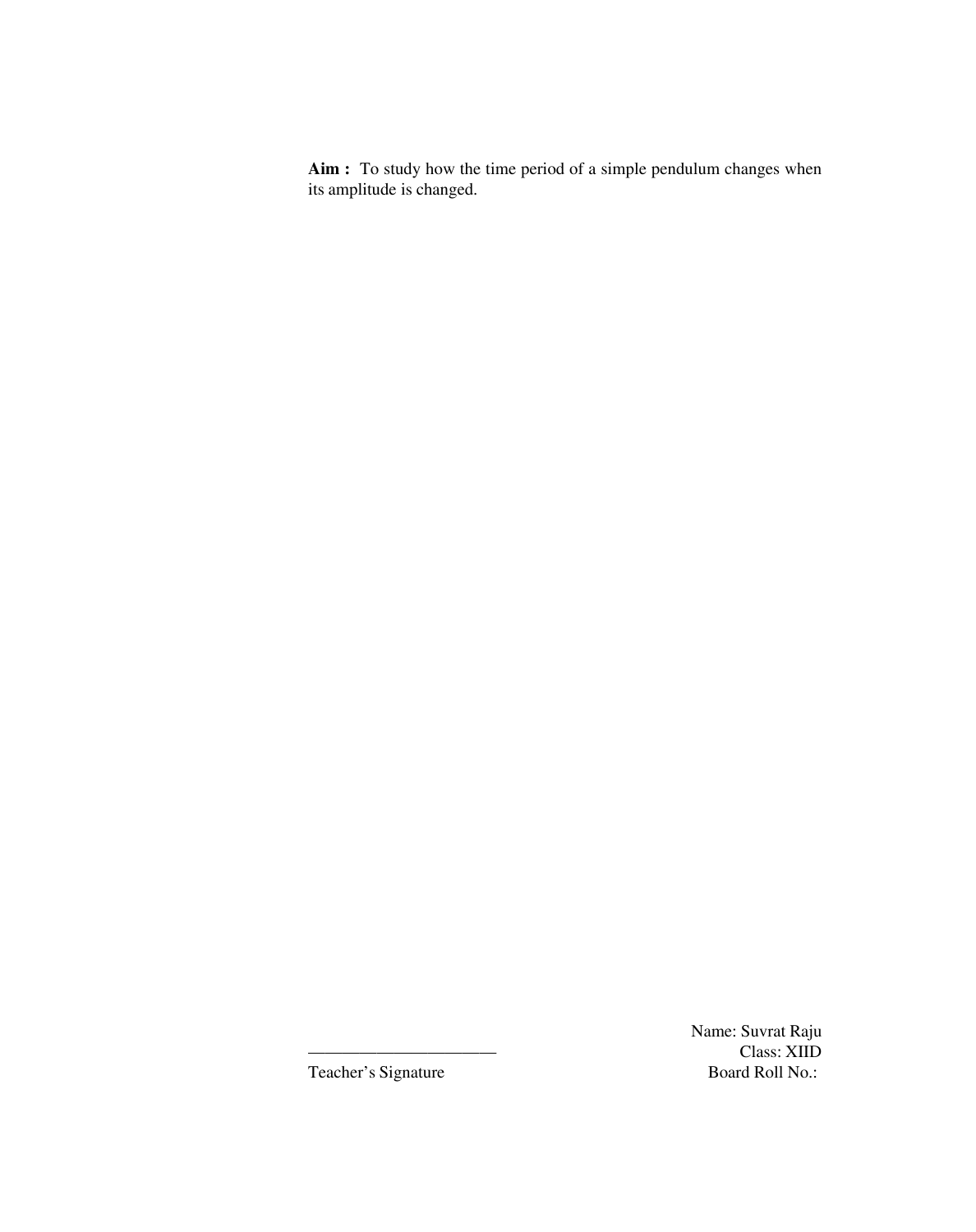### Table of Contents

| The time period for small amplitudes $\dots \dots \dots$        |
|-----------------------------------------------------------------|
| The equation of motion for large amplitudes $\dots \dots 5$     |
| The Jacobian elliptic functions $\dots \dots \dots \dots \dots$ |
|                                                                 |
| Details about the method of experimentation 15                  |
|                                                                 |
|                                                                 |
|                                                                 |
|                                                                 |
|                                                                 |
|                                                                 |
|                                                                 |
|                                                                 |
|                                                                 |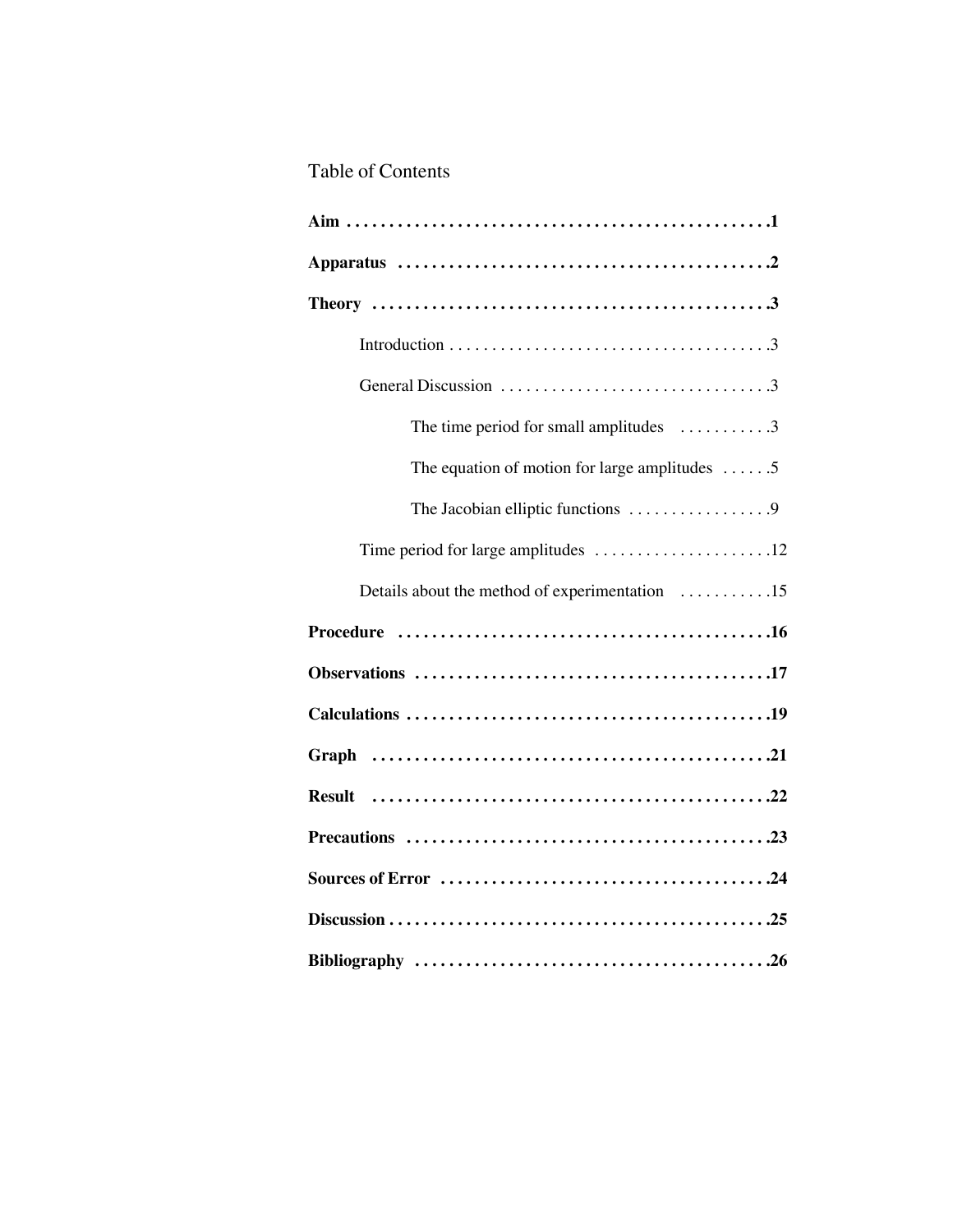To study how the time period of a simple pendulum changes when its amplitude is changed.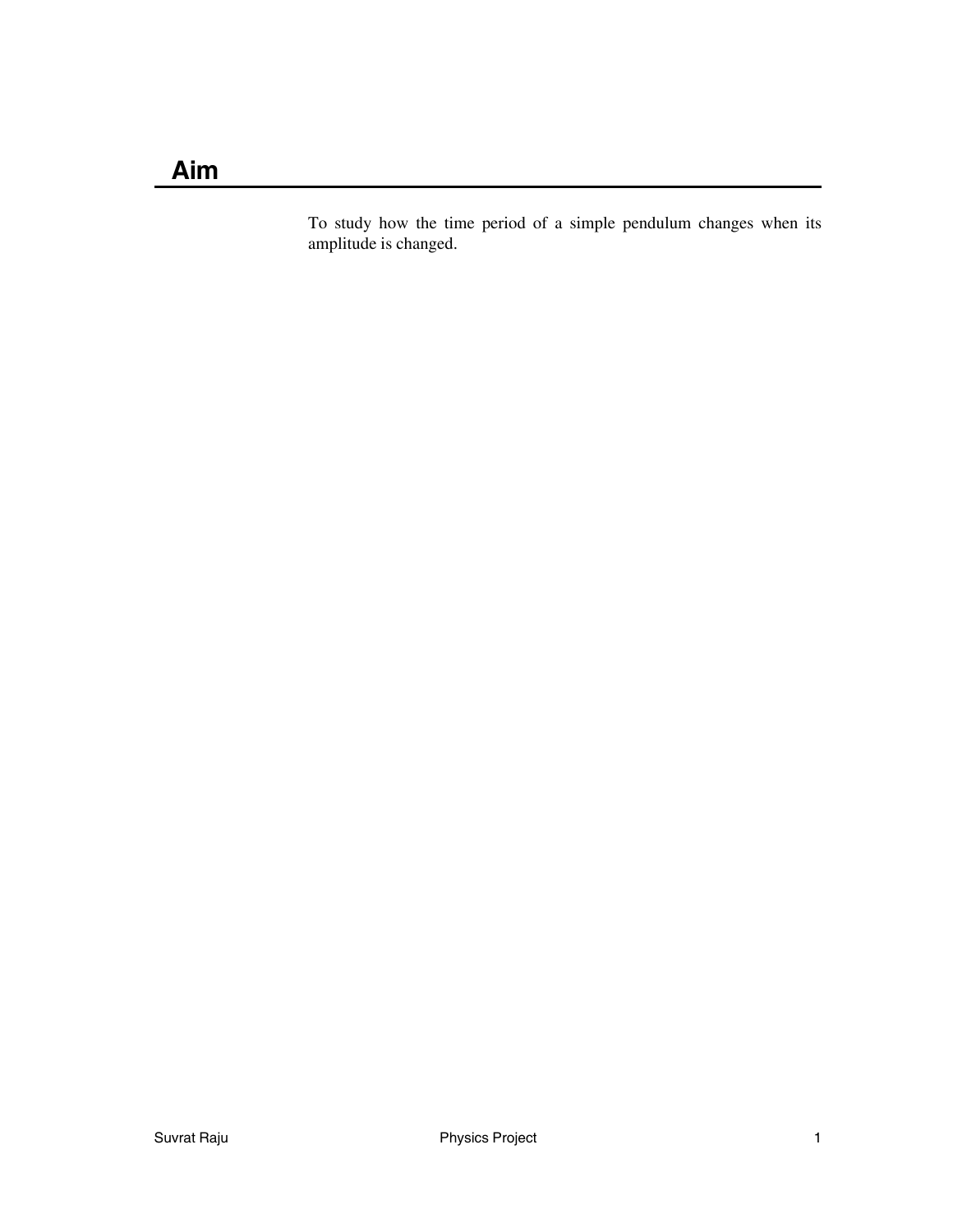# **Apparatus**

Small heavy bob,

String,

Clamp Stand,

Split Cork,

Glass rod,

Stop watch,

Vernier Calipers,

Scissors,

Match Box,

Candle.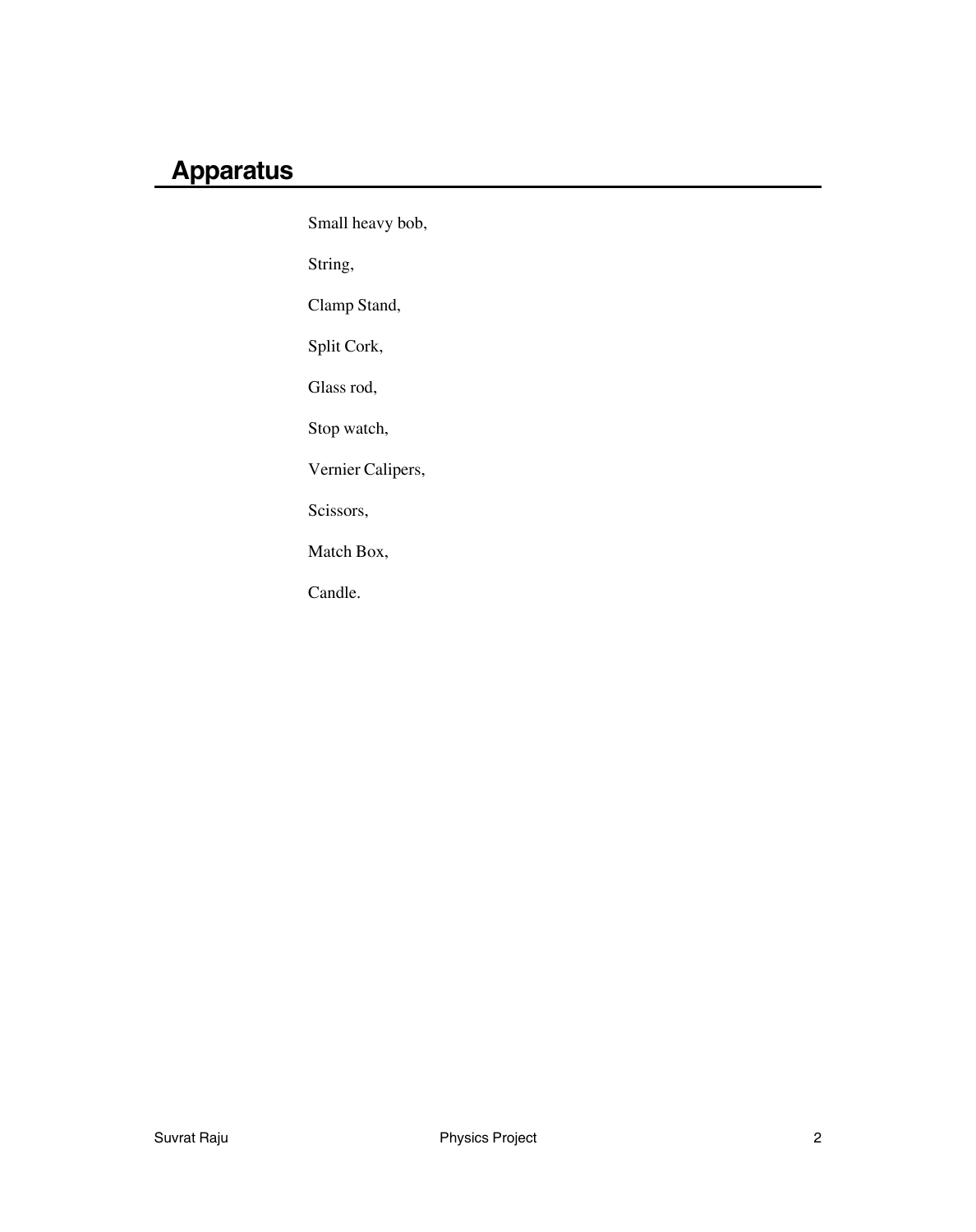### **Introduction**

A simple pendulum ideally consists of a small heavy bob attached to a rigid support by means of a light inextensible string. When we speak of the motion of the simple pendulum, we refer to the oscillations it performs, when the bob is taken to a height (the string remaining taut) and released.

Further, with reference to the above kind of motion, we define amplitude, time-period, and frequency as follows

**Amplitude :-** The amplitude of a simple pendulum is defined as the maximum angular deviation from the mean position of the bob.

**Oscillations :-** If the pendulum moves from one extreme position to the other and back to the first it is said to have performed one oscillation.

**Time Period :-** The time period of the simple pendulum is defined as the time required by the pendulum to complete one oscillation.

**Frequency :-** The frequency of the simple pendulum is defined as the number of oscillations performed per unit time.

### **General Discussion**

**The time period for small amplitudes**



*mgmg* cos<sup>θ</sup>

**Fig. 1: The geometry of the simple pendulum**

For very small amplitudes, the motion of the simple pendulum may be approximated by simple harmonic motion. In this case we have :

$$
F = mg \sin \theta, \tag{1}
$$

where  $F$  is the restoring force acting on the pendulum, *m* is the mass of the bob, *g* is the acceleration due to gravity and  $\theta$  is the angular displacement.

Further, for small θ,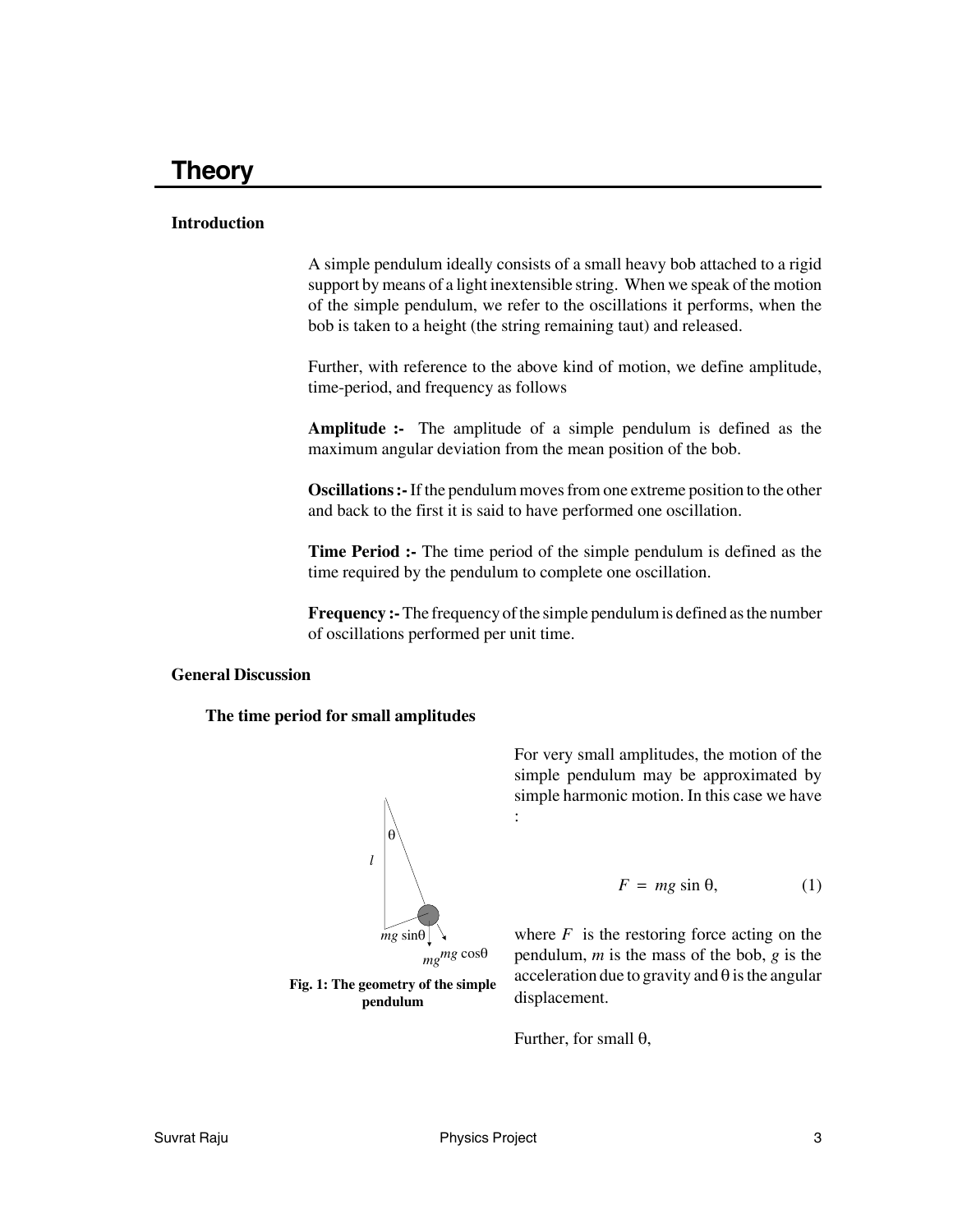$$
\sin \theta \approx \theta. \tag{2}
$$

Therefore, equation (1) reduces to

$$
F \approx mg \theta. \tag{3}
$$

By Newton's second law of motion,

$$
F = m\ddot{x}.\tag{4}
$$

Here,  $x = l \sin \theta = l \theta$ , by virtue of (2), so  $\ddot{x}$ .. = *l* θ .. , and using (3) and (4), we get

$$
\ddot{\theta} = -\frac{g}{l} \theta \tag{5}
$$

This is the same as the equation of motion for the simple harmonic motion

$$
\dot{\theta} = -p^2 \theta,\tag{6}
$$

with

$$
p^2 = \frac{g}{l},\tag{7}
$$

which has the solution

$$
\theta = A \sin(pt + \varphi), \tag{8}
$$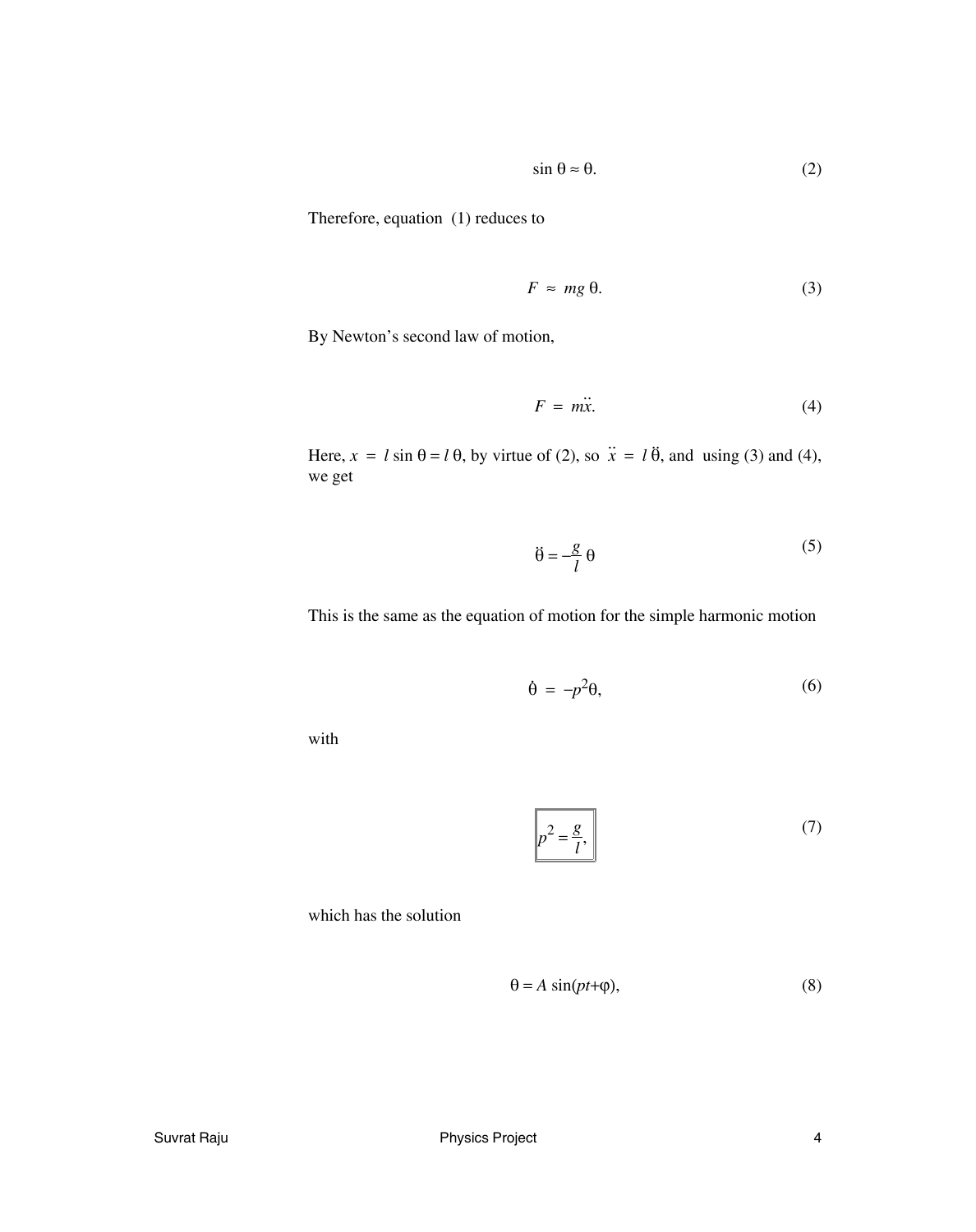representing a simple harmonic motion with amplitude *A*, and initial phase ϕ. The time period for this simple harmonic motion is  $\frac{2\pi}{p}$ . Putting back the value of *p* from equation (7) we get the well-known expression for the time period of the simple pendulum as:

$$
T = 2\pi \sqrt{\frac{l}{g}}
$$
 (9)

#### **The equation of motion for large amplitudes**

**The above expression, however, is not valid for large amplitudes,** since the assumption sin  $\theta \approx \theta$  no longer provides a good approximation for large θ. Therefore, we shall now endeavour to derive an exact equation of motion for the simple pendulum which will include the case of large amplitudes. We will see that the differential equation obtained is not analytically solvable. The analysis is interesting because it shows that *the time period of the simple pendulum is dependent on the amplitude*.

Let  $l$  be the length of the pendulum and let  $P$ ,  $K$ , and  $E$  be respectively the potential energy, kinetic energy and total energy of the system. Then

$$
P = -mgl\cos\theta,\tag{10}
$$

and

$$
K = \frac{1}{2}ml^2\dot{\theta}^2\tag{11}
$$

since the velocity of the center of mass, at any instant, is *l*θ .<br>م . Hence,

$$
E = P + K = \frac{1}{2}ml^2 \dot{\theta}^2 - mgl \cos \theta
$$
 (12)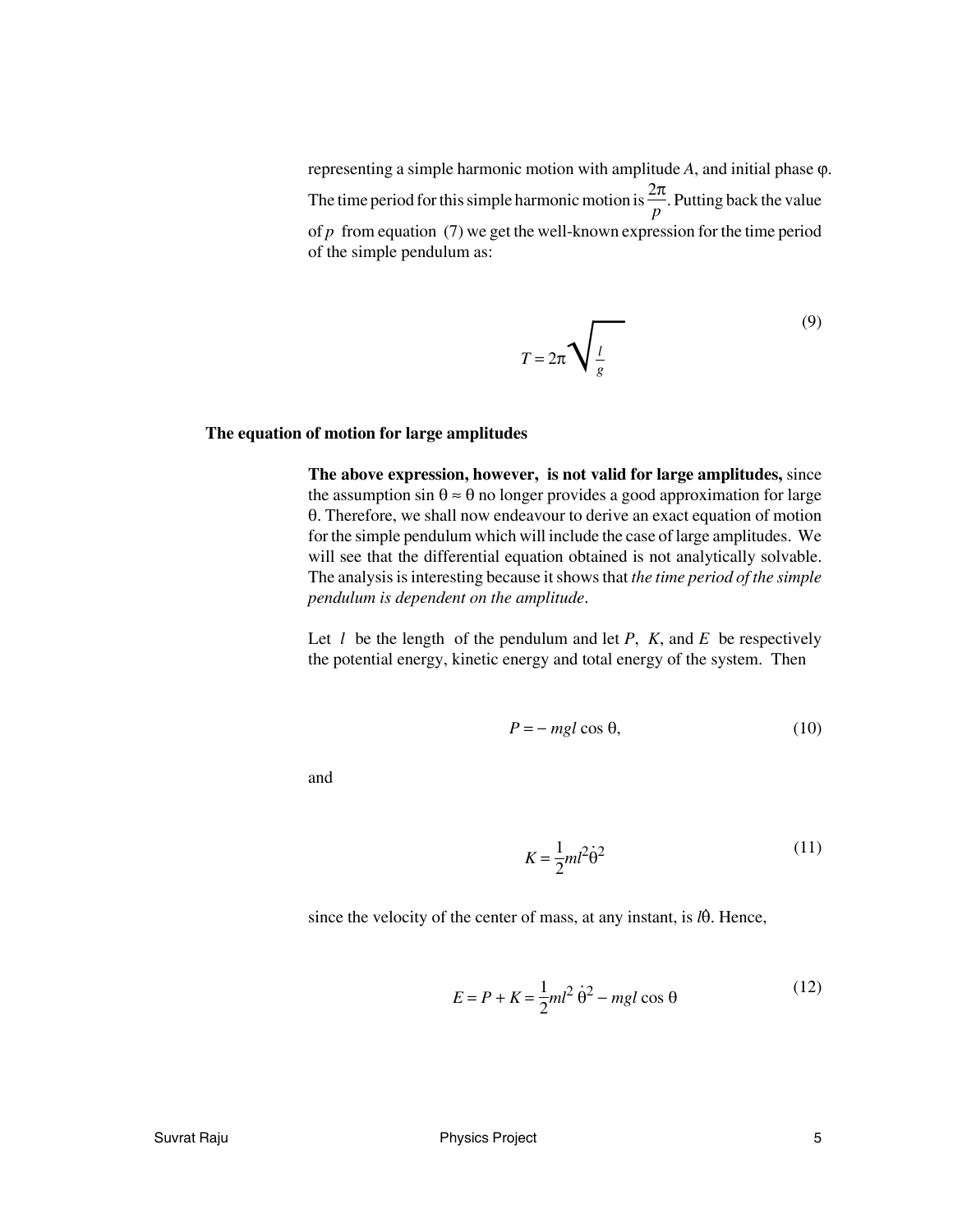At its maximum displacement the pendulum is instantaneously at rest. That . is, if  $\alpha$  is the amplitude of the pendulum, then for  $\theta = \alpha$  we have  $\dot{\theta} = 0$ . Substituting in (12) we get

$$
E = -mgl\cos\alpha\tag{13}
$$

Therefore, equation (12) reduces to

$$
-mgl\cos\alpha = \frac{1}{2}ml^2\dot{\theta}^2 - mgl\,\cos\theta\tag{14}
$$

$$
\Rightarrow \frac{1}{2}ml^2 \dot{\theta}^2 = mgl \cos \theta - mgl \cos \alpha
$$

$$
\Rightarrow \dot{\theta}^2 = 2p^2 (\cos \theta - \cos \alpha) = 4p^2 (\sin^2 \frac{\alpha}{2} - \sin^2 \frac{\theta}{2}),
$$
 (15)

where  $p^2 = \frac{g}{l}$ , as before, and the second equality follows from the wellknown identity  $\cos \theta = \cos \left(\frac{\theta}{2} + \frac{\theta}{2}\right)$  $\frac{\theta}{2}$ ) = cos<sup>2</sup> $\frac{\theta}{2}$  - sin<sup>2</sup> $\frac{\theta}{2}$  = 1- 2 sin<sup>2</sup> $\frac{\theta}{2}$ .

Let us define  $\varphi$  by

$$
\sin \varphi = \frac{\sin \frac{\theta}{2}}{\sin \frac{\alpha}{2}}
$$

$$
\Rightarrow \sin \frac{\theta}{2} = \sin \frac{\alpha}{2} \sin \varphi. \tag{16}
$$

Differentiating (16), we get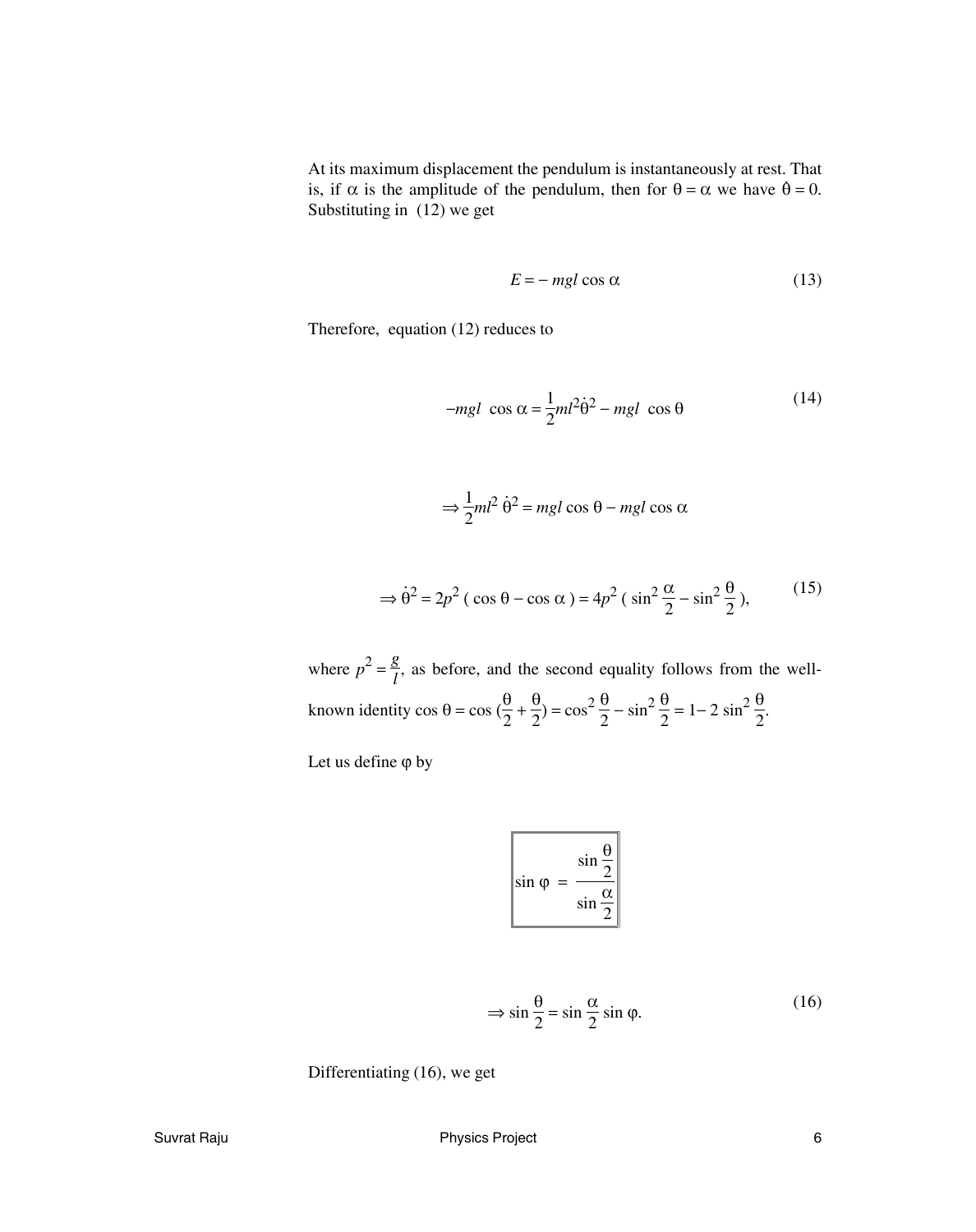$$
\frac{1}{2}\cos\frac{\theta}{2}\cdot\dot{\theta} = \sin\frac{\alpha}{2}\cos\varphi\cdot\dot{\varphi}
$$
 (17)

Multiplying (15) by 
$$
\frac{1}{4} \cos^2 \frac{\theta}{2}
$$
, we get

$$
\frac{1}{4}\cos^2\frac{\theta}{2}\cdot\dot{\theta}^2 = p^2\cos^2\frac{\theta}{2}\cdot(\sin^2\frac{\alpha}{2} - \sin^2\frac{\theta}{2}).
$$
 (18)

The l.h.s. of (18) is the square of the l.h.s. of (17), so it may be replaced by the square of the r.h.s. of (17) to obtain

$$
\sin^2 \frac{\alpha}{2} \cos^2 \varphi \cdot \dot{\varphi}^2 = p^2 \cos^2 \frac{\theta}{2} \cdot (\sin^2 \frac{\alpha}{2} - \sin^2 \frac{\theta}{2}).
$$
 (19)

Substituting for  $\sin^2 \frac{\theta}{2}$  in the r.h.s. from (16), we obtain

$$
\sin^2 \frac{\alpha}{2} \cos^2 \varphi \cdot \dot{\varphi}^2 = p^2 \cos^2 \frac{\theta}{2} \cdot (\sin^2 \frac{\alpha}{2} - \sin^2 \frac{\alpha}{2} \sin^2 \varphi)
$$
 (20)

$$
\Rightarrow \sin^2 \frac{\alpha}{2} \cos^2 \varphi \cdot \dot{\varphi}^2 = p^2 \cos^2 \frac{\theta}{2} \sin^2 \frac{\alpha}{2} \cos^2 \varphi.
$$
 (21)

$$
\Rightarrow \dot{\varphi}^2 = p^2 (1 - \sin^2 \frac{\theta}{2}),\tag{22}
$$

upon canceling the common factors.

Again using (16),

$$
\dot{\varphi}^2 = p^2 (1 - \sin^2 \frac{\alpha}{2} \sin^2 \varphi).
$$
 (23)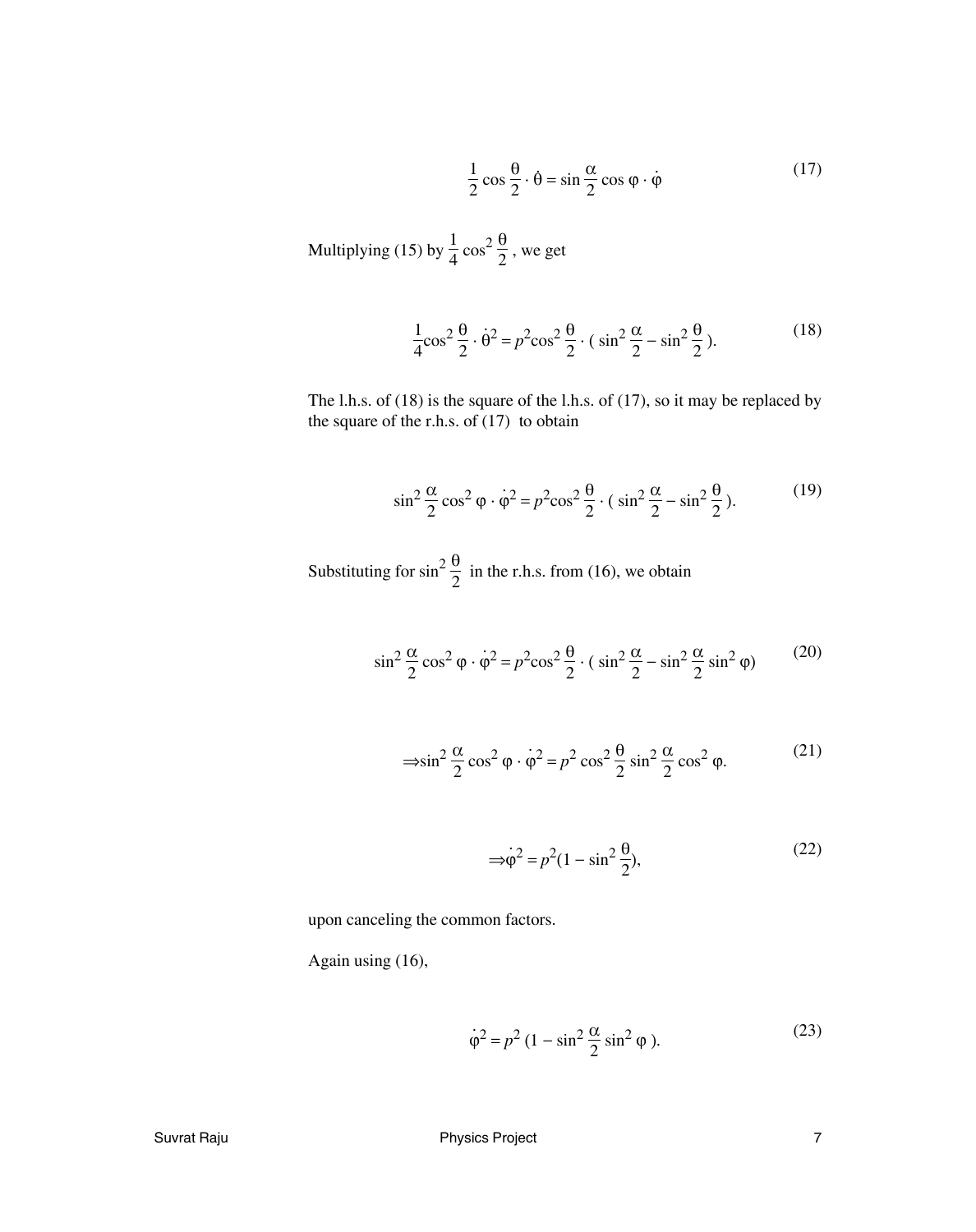If we multiply this equation by  $\cos^2 \varphi$ , we get

$$
\dot{\varphi}^2 \cos^2 \varphi = p^2 \cos^2 \varphi (1 - \sin^2 \frac{\alpha}{2} \sin^2 \varphi).
$$
 (24)

If we now put,

$$
y = \sin \varphi = \frac{\sin \frac{\theta}{2}}{\sin \frac{\alpha}{2}}
$$
 (25)

we have

$$
\dot{y} = \dot{\phi} \cos \phi \tag{26}
$$

and

$$
1 - y^2 = \cos^2 \varphi. \tag{27}
$$

Further, putting

$$
k = \sin \frac{\alpha}{2}
$$
 (28)

and substituting in (24), we get

$$
y^2 = p^2(1 - y^2)(1 - k^2y^2).
$$
 (29)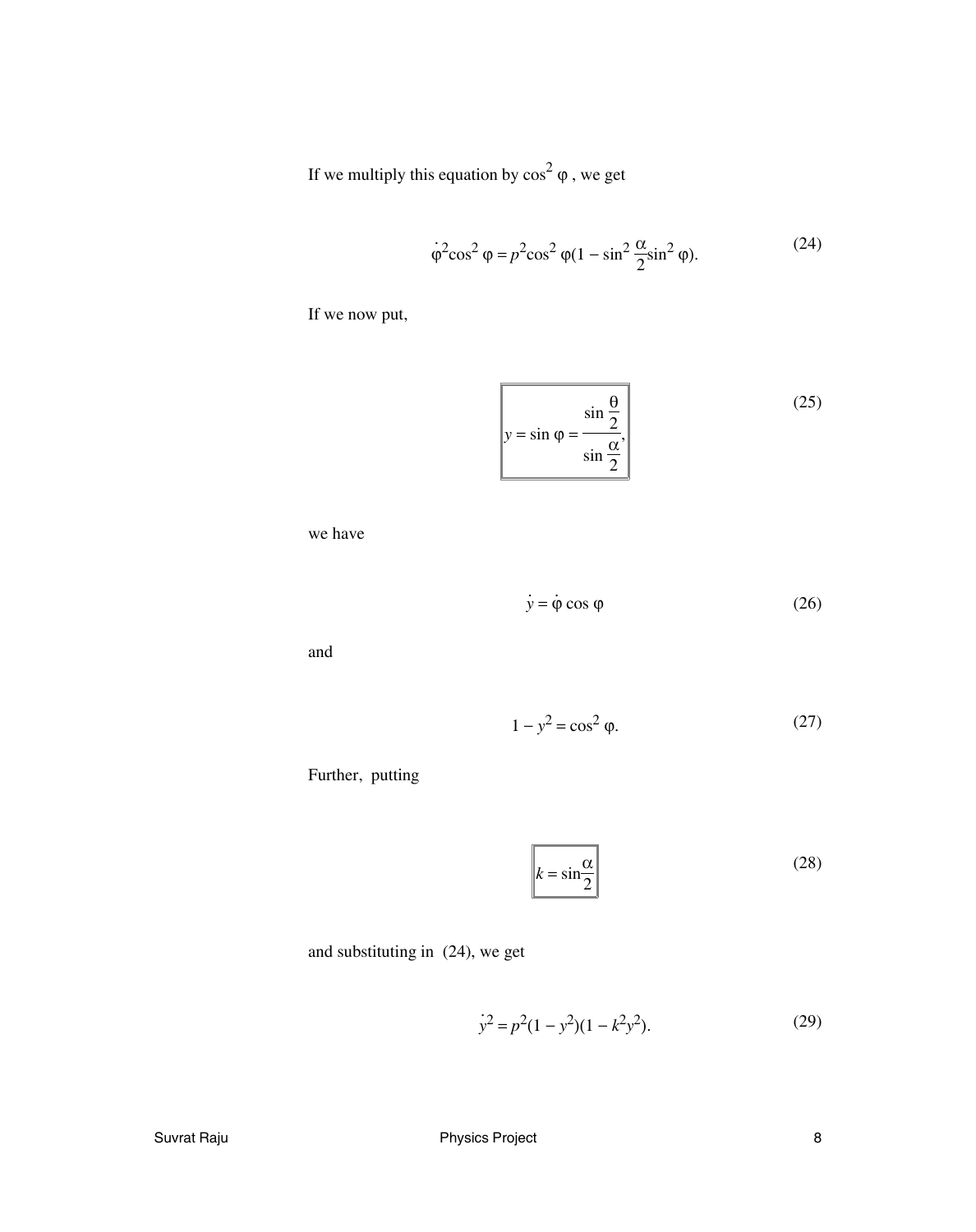To get rid of the constant  $p^2$  let us define a new variable

$$
x = pt \tag{30}
$$

so that

$$
\frac{dy}{dx} = \frac{dy/dt}{dx/dt} = \frac{\dot{y}}{p} \tag{31}
$$

Substituting in (29) we get

$$
\left[ \frac{dy}{dx} \right]^2 = (1 - y^2)(1 - k^2 y^2)
$$
\n(32)

### **The Jacobian elliptic functions**

The above equation (32) cannot be solved in terms of elementary functions. Nor is the above form suited for numerical computations. Thus, it is obvious from physical considerations that the angular displacement of the pendulum reaches a maximum and then starts diminishing. Hence, from the definition of *y* in (25), and the definition of  $\varphi$  in (16), it is clear that *y* must reach a maximum and then start decreasing. Hence, the sign of  $\frac{dy}{dx}$  will change as *y* crosses its maximum. But, for numerical computation, the sign of the square root must be specified unambiguously. In order to do this, we now need to transform the above equation.

We define the function sn  $(x)$  to be that solution of  $(32)$  which satisfies the conditions

$$
\text{sn}(0) = 0, \quad \text{sn}'(0) > 0.
$$
 (33)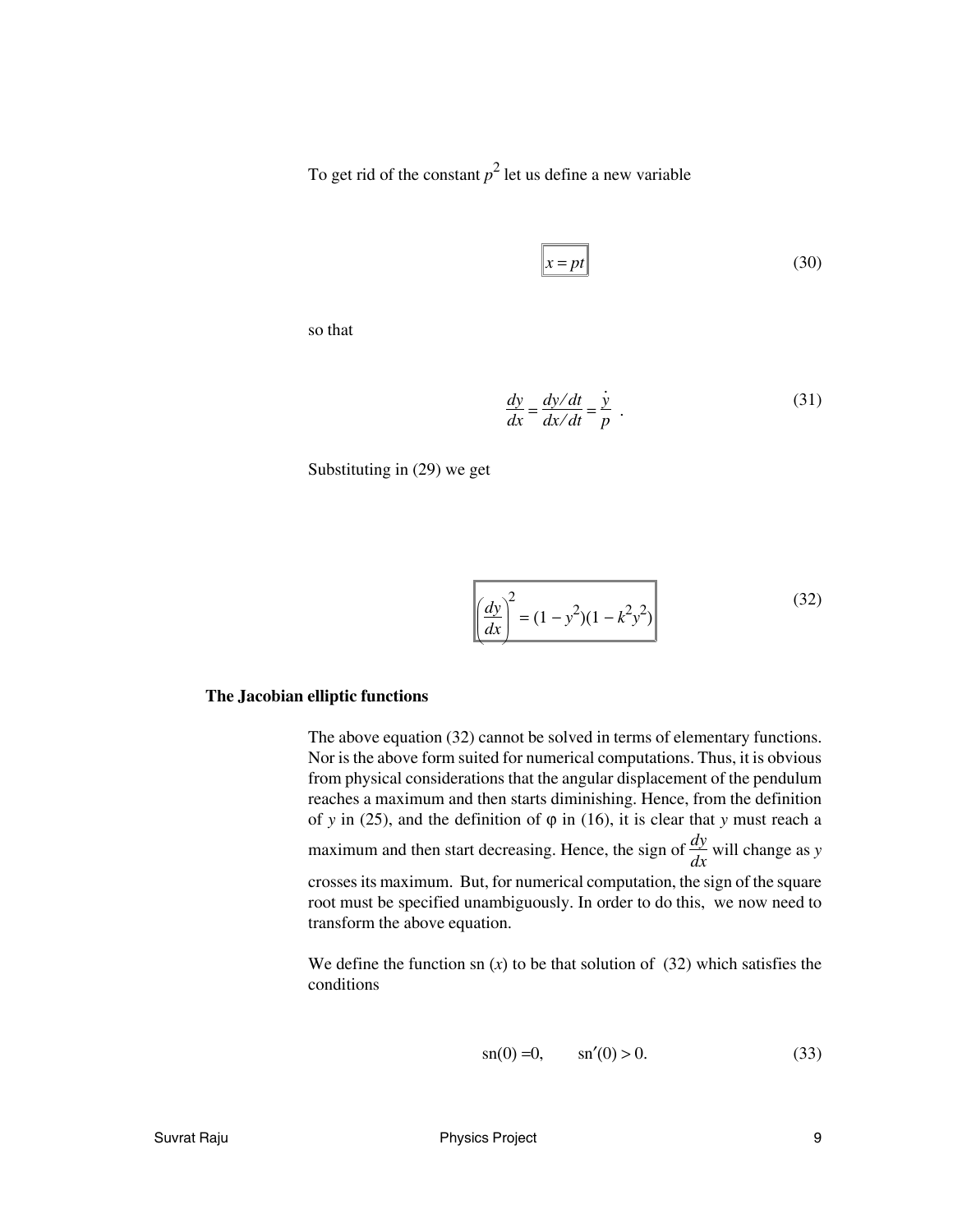Using sn  $(x)$ , we define two more function cn  $(x)$  and dn  $(x)$  as follows

$$
cn^2 x = 1 - sn^2 x, cn 0 = 1,
$$
 (34)

$$
dn2 x = 1 - k2 sn2 x \quad dn \ 0 = 1,
$$
 (35)

with the further condition that the function and their derivatives be continuous.

Since sn  $(x)$  has been defined as a solution of equation  $(32)$ , it satisfies that equation. That is,

$$
\left(\frac{d}{dx}\operatorname{sn} x\right)^2 = (1 - \operatorname{sn}^2 x)(1 - k^2 \operatorname{sn}^2 x).
$$
\n(36)

Substituting from (34) and (35) we get

$$
\left(\frac{d}{dx}\operatorname{sn} x\right)^2 = \operatorname{cn}^2 x \cdot \operatorname{dn}^2 x.
$$
\n(37)

We can now specify the sign of the square root in  $(32)$ . This specification, due to the mathematician Jacobi, now takes on the elegant form

$$
\frac{d}{dx}\operatorname{sn} x = \operatorname{cn} x \operatorname{dn} x.
$$
 (38)

Differentiating (34), we get

$$
2 \operatorname{cn} x \frac{d}{dx} \operatorname{cn} x = -2 \operatorname{sn} x \frac{d}{dx} \operatorname{sn} x = -2 \operatorname{sn} x \operatorname{cn} x \operatorname{dn} x. \tag{39}
$$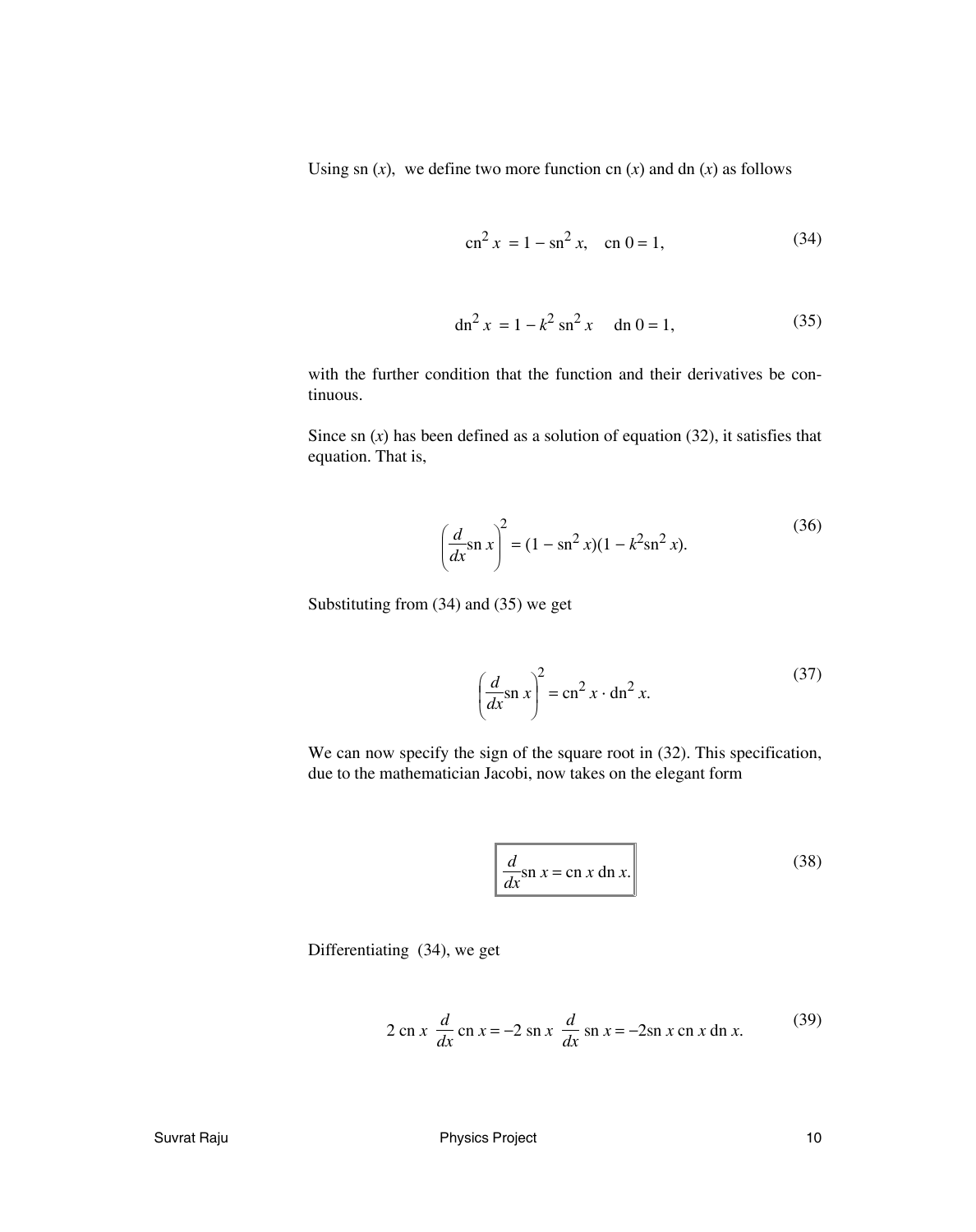where the second equality follows from an application of (38). Thus, canceling 2cn *x* from both sides, we obtain

$$
\frac{d}{dx}\operatorname{cn} x = -\operatorname{sn} x \operatorname{dn} x \tag{40}
$$

Similarly, differentiating (35), we get

$$
2dn x \frac{d}{dx} dn x = -2k^2 \operatorname{sn} x \frac{d}{dx} \operatorname{sn} x = -2k^2 \operatorname{sn} x \operatorname{cn} x \operatorname{dn} x
$$

where the second equality again follows from (38). The above equation simplifies to

$$
\frac{d}{dx}\mathrm{dn}\,x = -k^2\,\mathrm{sn}\,x\,\mathrm{cn}\,x\tag{41}
$$

These three simultaneous differential equations (38), (40), and (41) can now be numerically solved to obtain the values of sn *x*, cn *x*, dn *x*. This also solves the equation (32), which, by definition of sn  $x$ , has the solution

$$
y = \text{sn } x + \text{constant.} \tag{42}
$$

Using the definition of  $y$  in (25), and the definition of  $x$  in (30), this allows us to express the angular displacement θ as a function of time *t*.

$$
\theta = 2 \sin^{-1} \left[ \sin \frac{\alpha}{2} \cdot \text{sn}(pt) + \text{constant} \right]
$$
 (43)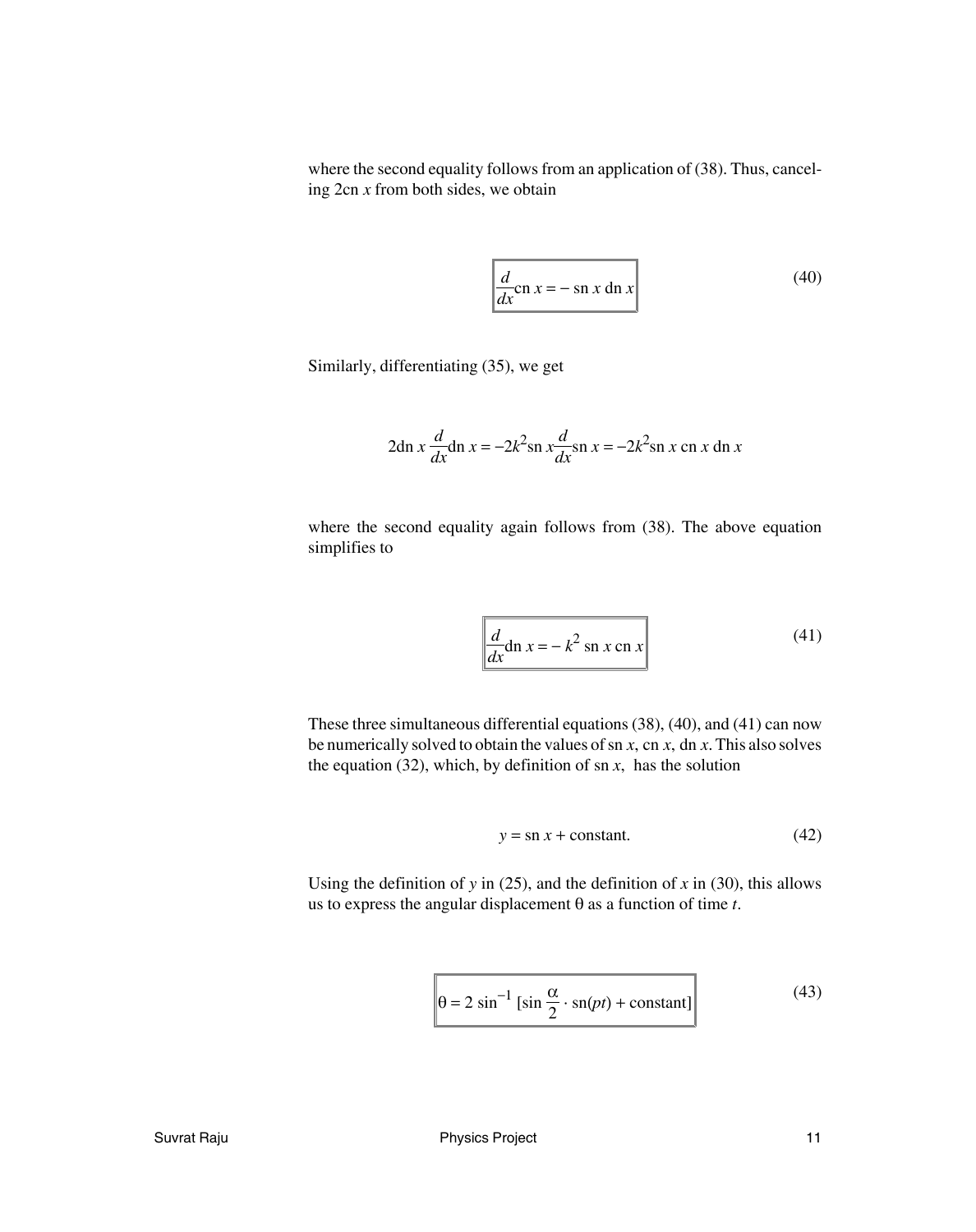where the constant is fixed by the initial conditions.

The three functions sn  $x$ , cn  $x$ , and dn  $x$  are known as the Jacobian elliptic functions. As can be seen from the definition (35), for  $k = 0$ , the function dn  $x \equiv 1$ . For this case of  $k = 0$ , the equations (38) and (34) are satisfied by the usual trigonometric functions, so that sn  $x$  reduces to  $\sin x$ , and  $\cos x$ reduces to cos *x*. Thus, the Jacobian elliptic functions may be considered generalizations of the trigonometric functions. The graphs of these periodic functions also are very similar to those of the trigonometric functions, though not identical.

### **Time period for large amplitudes**

The results of numerically computing the time-period of sn  $x$  are given below. This computation shows that theoretically the time period of the simple pendulum must change with the amplitude From equation (43) we can see, that the  $\theta$  is periodic with the same period as that of sn. Also, according to the standard result,<sup>†</sup> sn *x* has the period 4*K*, where

$$
4K = \int_{0}^{1} \frac{dy}{\sqrt{(1 - y^2)(1 - k^2 y^2)}}
$$
(44)

Using  $x = pt$ , the time period of oscillation of the simple pendulum is given by

$$
T = \frac{4K}{p} = \frac{4}{p} \int_{0}^{1} \frac{dy}{\sqrt{(1 - y^2)(1 - k^2 y^2)}}
$$
(45)

substituting  $y = \sin \varphi$  back into the equation, we get

<sup>†</sup> J.L Synge and B.A. Griffith, *Principles of Mechanics* , McGraw-Hill, New York, 1959, Third Edition, p 334.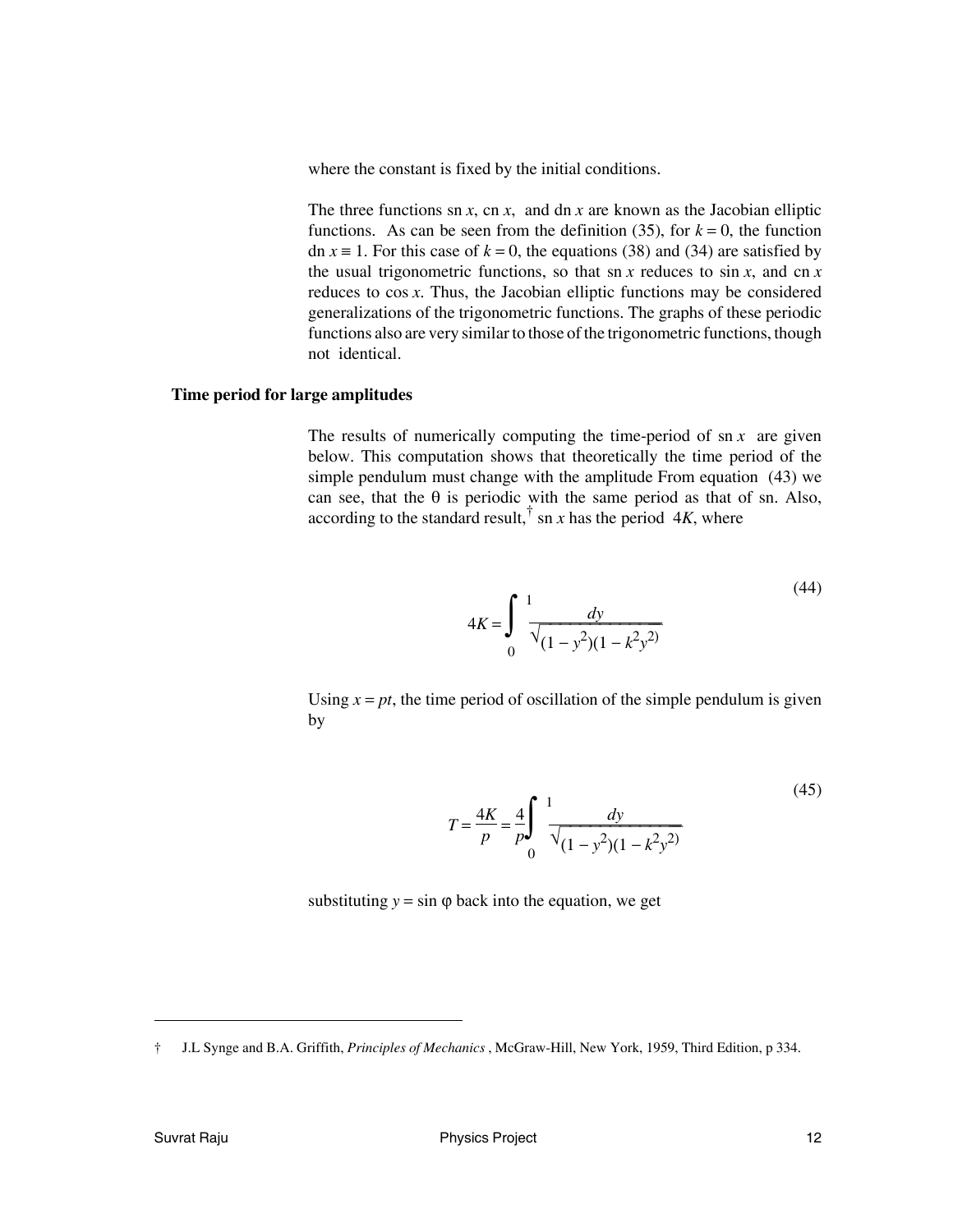$$
T = \frac{4}{p} \int_{0}^{\frac{\pi}{2}} \frac{d\varphi}{\sqrt{(1 - k^2 \sin^2 \varphi)}}
$$

As already observed, this elliptic integral must be evaluated numerically. But an analytical approximation may be used as a quick check of the numerical computation. On binomial expansion of the integrand in (46) we get,

(47)  

$$
T = \frac{4}{p} \int_{0}^{\frac{\pi}{2}} \left( 1 + \frac{1}{2} k^2 \sin^2 \varphi + \frac{1 \cdot 3}{2 \cdot 4} k^4 \sin^4 \varphi + \dots + \right) d\varphi.
$$

Now,

$$
\int_{0}^{\frac{\pi}{2}} d\varphi = \frac{\pi}{2},\tag{48}
$$

while,

$$
I = \int \sin^2 \varphi \, d\varphi = \int \sin \varphi \cdot \sin \varphi = \int (-\cos \varphi)' \cdot \sin \varphi \, d\varphi = -\cos \varphi \cdot \sin \varphi + \int \cos^2 \varphi
$$

$$
= -\cos \varphi \sin \varphi + \int (1 - \sin^2 \varphi) d\varphi = -\cos \varphi \sin \varphi + \int d\varphi - \int \sin^2 \varphi d\varphi.
$$
  
Hence,  

$$
2I = -\cos \varphi \sin \varphi + \int d\varphi
$$
, which implies

$$
\int \sin^2 \varphi = 1/2 \int d\varphi - 1/2 \sin \varphi \cos \varphi
$$
 (49)

so that,

(46)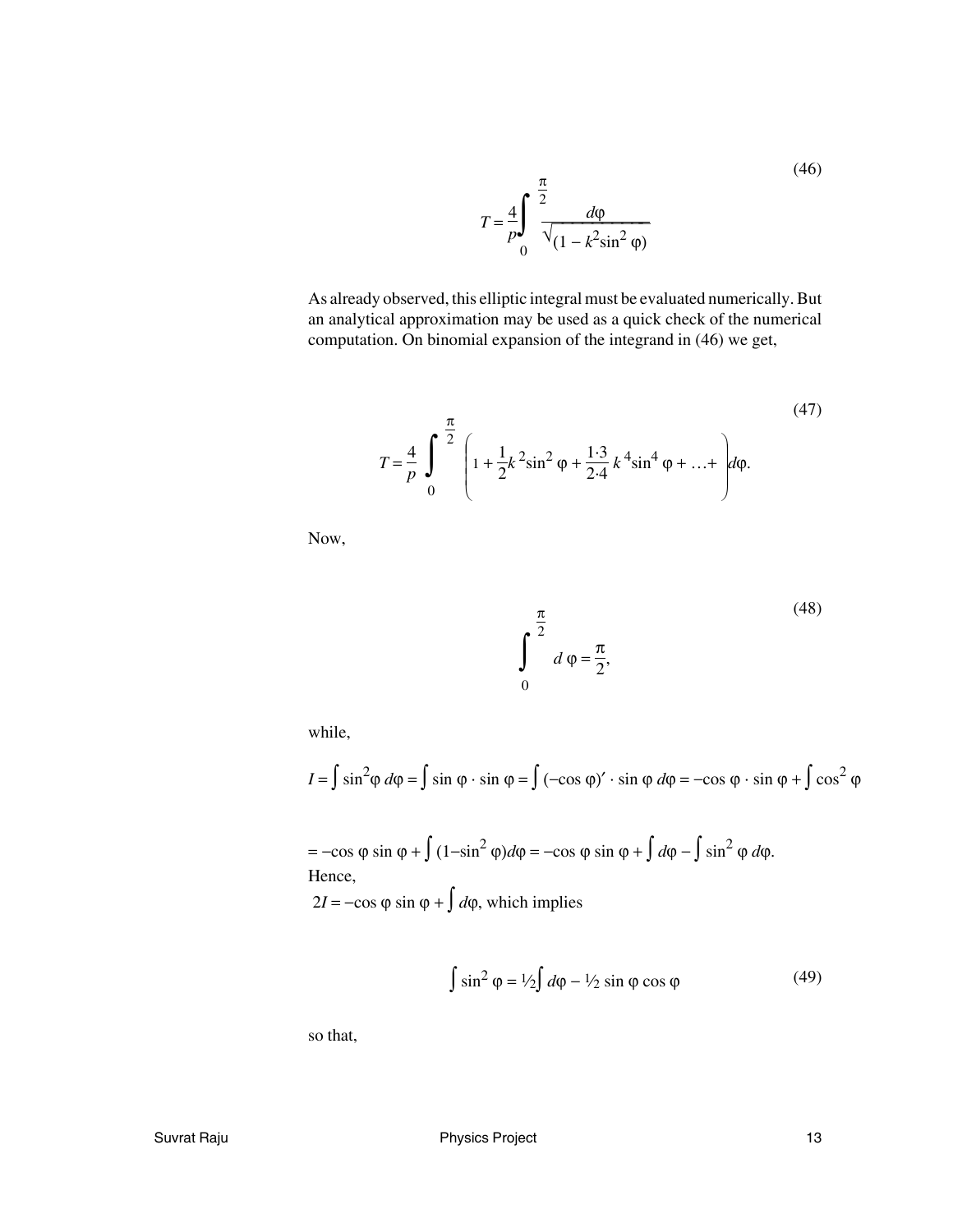$$
\int_{0}^{\frac{\pi}{2}} \sin^2 \varphi \, d\varphi = \frac{1}{2} \cdot \frac{\pi}{2}.
$$
 (50)

Similarly,

$$
I_1 = \int \sin^4 \varphi \, d\varphi = \int \sin^3 \varphi \cdot \sin \varphi \, d\varphi = \int \sin^3 \varphi \cdot (-\cos \varphi)' \, d\varphi
$$
  
=  $-\sin^3 \varphi \cos \varphi + \int \cos \varphi \cdot 3\sin^2 \varphi \cdot \cos \varphi \, d\varphi$   
=  $-\sin^3 \varphi \cos \varphi + \int 3\sin^2 \varphi (1-\sin^2 \varphi) d\varphi$   
=  $-\sin^3 \varphi \cos \varphi + 3 \int \sin^2 \varphi \, d\varphi - 3I_1$ , which implies

$$
\int \sin^4 \varphi = \frac{3}{4} \int \sin^2 \varphi \, d\varphi - \frac{1}{4} \sin^3 \varphi \cos \varphi \tag{51}
$$

so that

$$
\int_{0}^{\frac{\pi}{2}} \sin^4 \varphi \, d\varphi = \frac{3}{4} \cdot \frac{1}{2} \cdot \frac{\pi}{2}
$$
 (52)

which gives us

$$
T = \frac{2\pi}{p} \left( 1 + \left(\frac{1}{2}\right)^2 k^2 + \left(\frac{1}{2} \cdot \frac{3}{4}\right)^2 k^4 + \dots \right)
$$
 (53)

Putting back  $p^2 = \frac{g}{l}$  and  $k = \sin \frac{1}{2} \alpha$  and taking only the first term in (53) we get as the first approximation,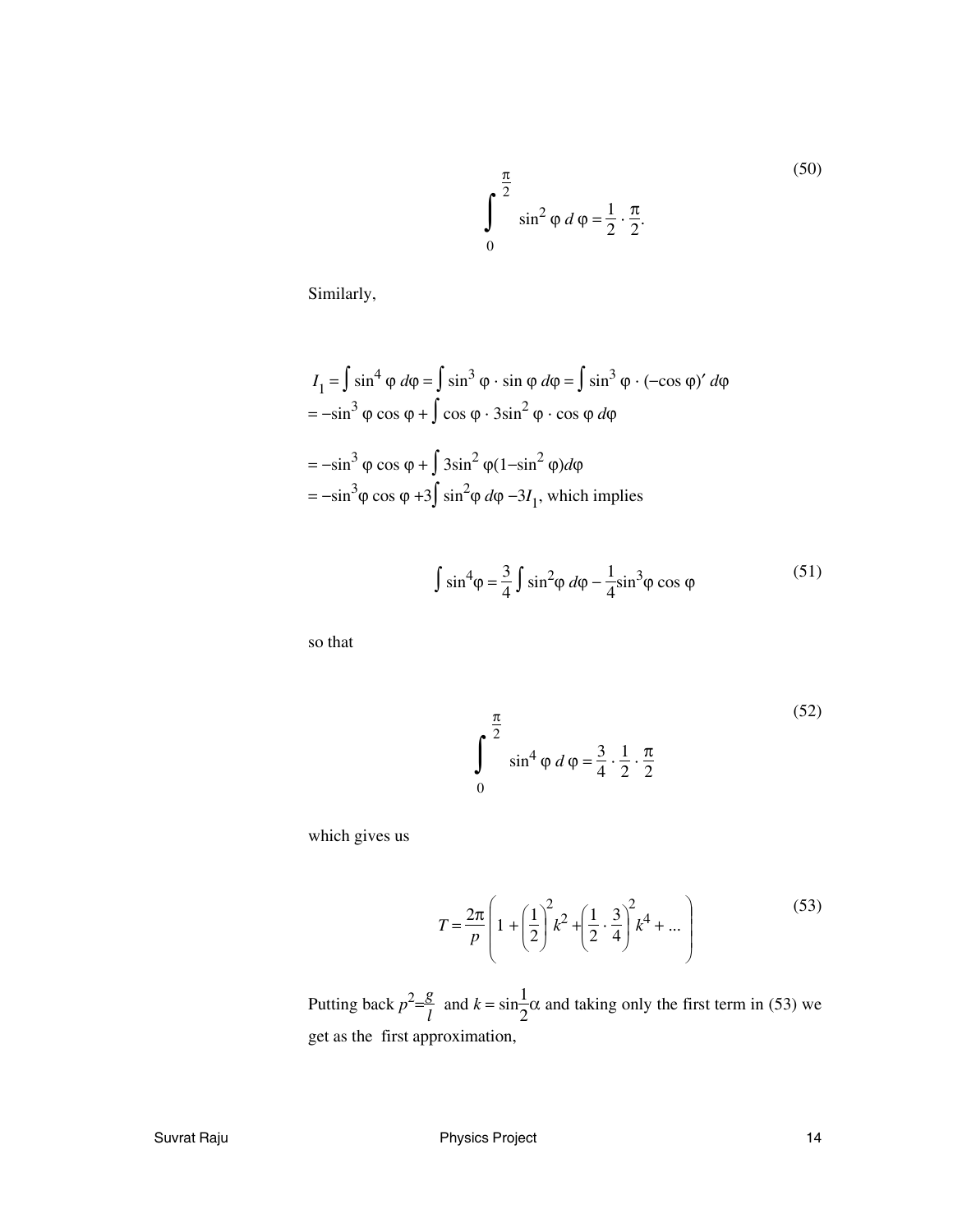$$
T = 2\pi \sqrt{\frac{l}{g}}
$$
 (54)

which agrees with equation (9).

On taking the second term in (53) we get an improved second approximation,

$$
T = 2\pi \sqrt{\frac{l}{g}} \left( 1 + \frac{\alpha^2}{16} \right)
$$
 (55)

which clearly shows us that the time period varies rather significantly with the amplitude.

#### **Details about the method of experimentation**

While trying to test the above theory, the primary practical problem that arose was to find a method to measure the amplitude accurately. The second problem was to ensure that the bob oscillated in one plane. The third problem was to ensure, that no force was inadvertently applied while releasing the bob. All three problems were solved by using the apparatus detailed in the diagram.



Mainly, the apparatus consisted of a clamp stand to which a split cork was attached, and through which the string BC(see figure) was passed and tied to the bob. By varying the length of the string, the length of the simple pendulum could be varied. Further, a horizontal glass rod was also attached to the stand. Now another string of known length AC was tied to the bob, and was looped over the glass rod as shown. By measuring AB and using the two known lengths AC and BC, the angle θ could be calculated using trigonometry.

#### **Fig: 2 A shematic depiction of the appratus**

Now, when the reading was to be taken, the string attached to the glass rod was cut causing

the bob to start oscillating. This ensured that no external force was applied to the bob, and this also ensured that it moved in a single plane.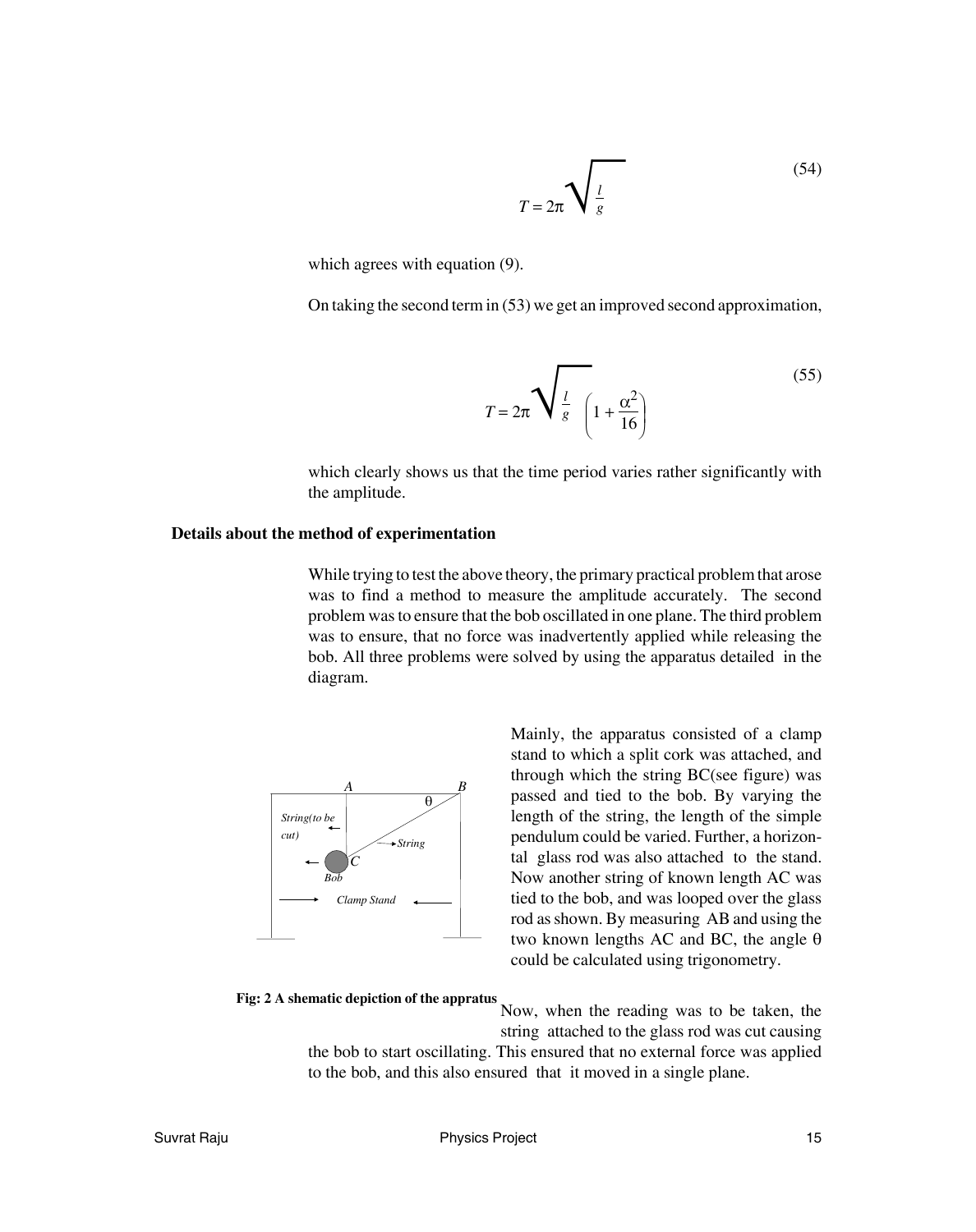1) First the radius of the bob was measured using Vernier calipers.

2) Now a string was tied to the bob, and a length of 100 cm(including the hook and the radius of the bob) was marked.

3) The string was now passed through a split cork attached to a clamp stand. It was lowered, till the length through the split cork exactly equaled 100 cm.

4) Now, a horizontal glass rod was also clamped to the stand at one end and another stand, exactly parallel to the original stand, at the other end. The arrangement was such that the top of the rod touched the split cork.

5) Now another string was tied to the bob. A known length was marked out on it.

6) This string was now tied at the glass rod, at a specific distance from the split cork so that the amplitude equaled a desired angle.

7) Now this second string was burnt, using a candle, and the stop watch was started.

8) After a specified number of oscillations, the stop watch was stopped. The elapsed time was divided by the number of oscillations to give the time period.

9) This procedure was repeated both for different angles and for different lengths of the pendulum.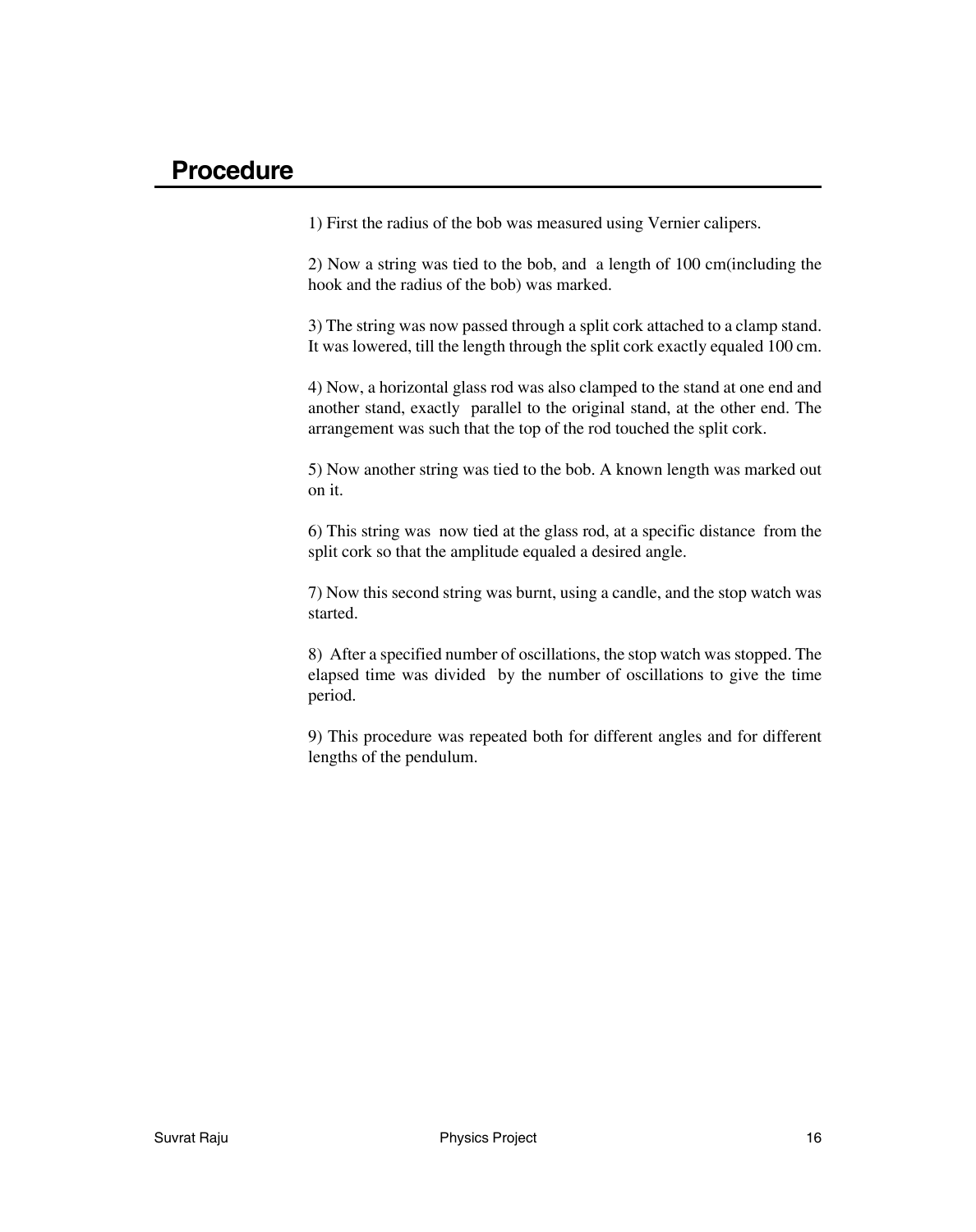## **Observations**

Two sets of observations were taken. In one, the length of the simple pendulum was 100 cm and 20 oscillations were timed. In the other, the length of the pendulum was 80 cm and 10 oscillations were timed. These numbers were taken, because for a larger number of oscillations, the amplitude was observed to change considerably due to damping. This was also done, in order to get maximum variety, as factors such as damping would effect the second set less, but random errors would be minimized in the first.

Least count of the stop watch  $-0.1$  s

Least count of the metre scale — 0.1 cm

radius of the bob — 0.9 cm

Length of the pendulum — 100 cm

No of oscillations timed — 20

| S. No                    | Amplitude $\binom{0}{1}$ | Time<br>required (s)                                   | Observed<br>Time period<br>(s) | Expected<br>Time period<br>(s) | Classical<br>Time period<br>(s) |  |
|--------------------------|--------------------------|--------------------------------------------------------|--------------------------------|--------------------------------|---------------------------------|--|
|                          | 60                       |                                                        | 2.095                          | 2.153                          | 2.006                           |  |
| 2                        | 55                       | 41.7                                                   | 2.085                          | 2.128                          | 2.006                           |  |
| 3                        | 50                       | 41.5<br>2.075<br>2.107<br>45<br>41.4<br>2.086<br>2.070 |                                |                                | 2.006<br>2.006                  |  |
| $\overline{\mathcal{L}}$ |                          |                                                        |                                |                                |                                 |  |
| 5                        | 40                       | 41.2                                                   | 2.060                          | 2.069                          | 2.006                           |  |
| 6                        | 35                       | 41.0                                                   | 2.050                          | 2.054                          | 2.006                           |  |
| 7                        | 30                       | 40.9                                                   | 2.045                          | 2.041                          | 2.006                           |  |
| 8                        | 25                       | 40.6                                                   | 2.030                          | 2.030                          | 2.006                           |  |
| 9                        | 20                       | 40.4                                                   | 2.020                          | 2.021                          | 2.006                           |  |
| 10                       | 15                       | 40.0                                                   | 2.000                          | 2.015                          | 2.006                           |  |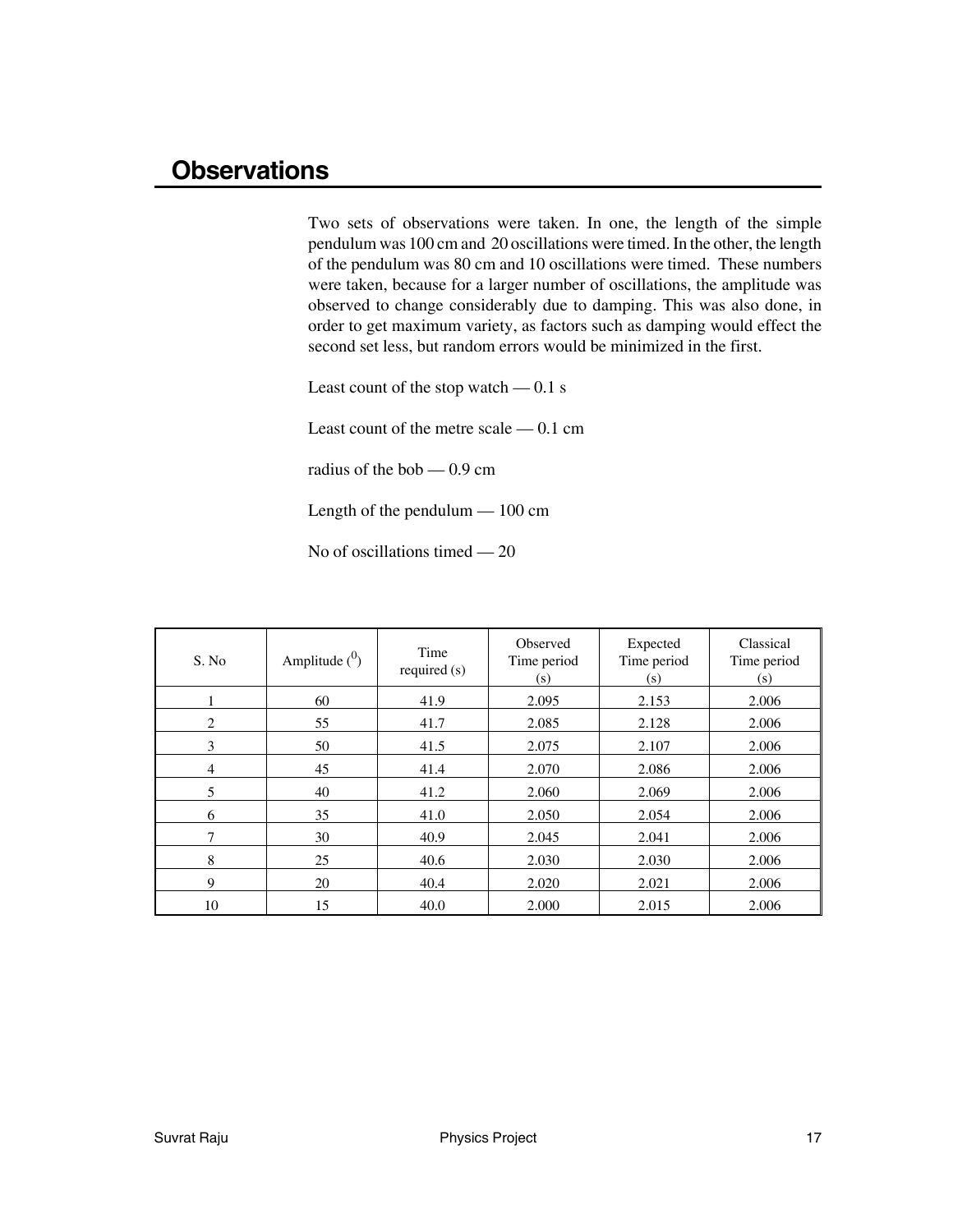### Length of the pendulum — 80 cm

### No of oscillations timed — 10

| S. No | Amplitude( $^{0}$ ) | Time required<br>(s) | <b>Observed</b><br>Time Period<br>(s) | Expected<br>Time Period<br>(s) | Classical<br>Time period<br>(s) |
|-------|---------------------|----------------------|---------------------------------------|--------------------------------|---------------------------------|
|       | 60                  | 19.0                 | 1.900                                 | 1.926                          | 1.794                           |
|       | 45                  | 18.3                 | 1.830                                 | 1.866                          | 1.794                           |
| 3     | 30                  | 18.1                 | 1.810                                 | 1.826                          | 1.794                           |
|       |                     | 18.0                 | 1.800                                 | 1.802                          | 1.794                           |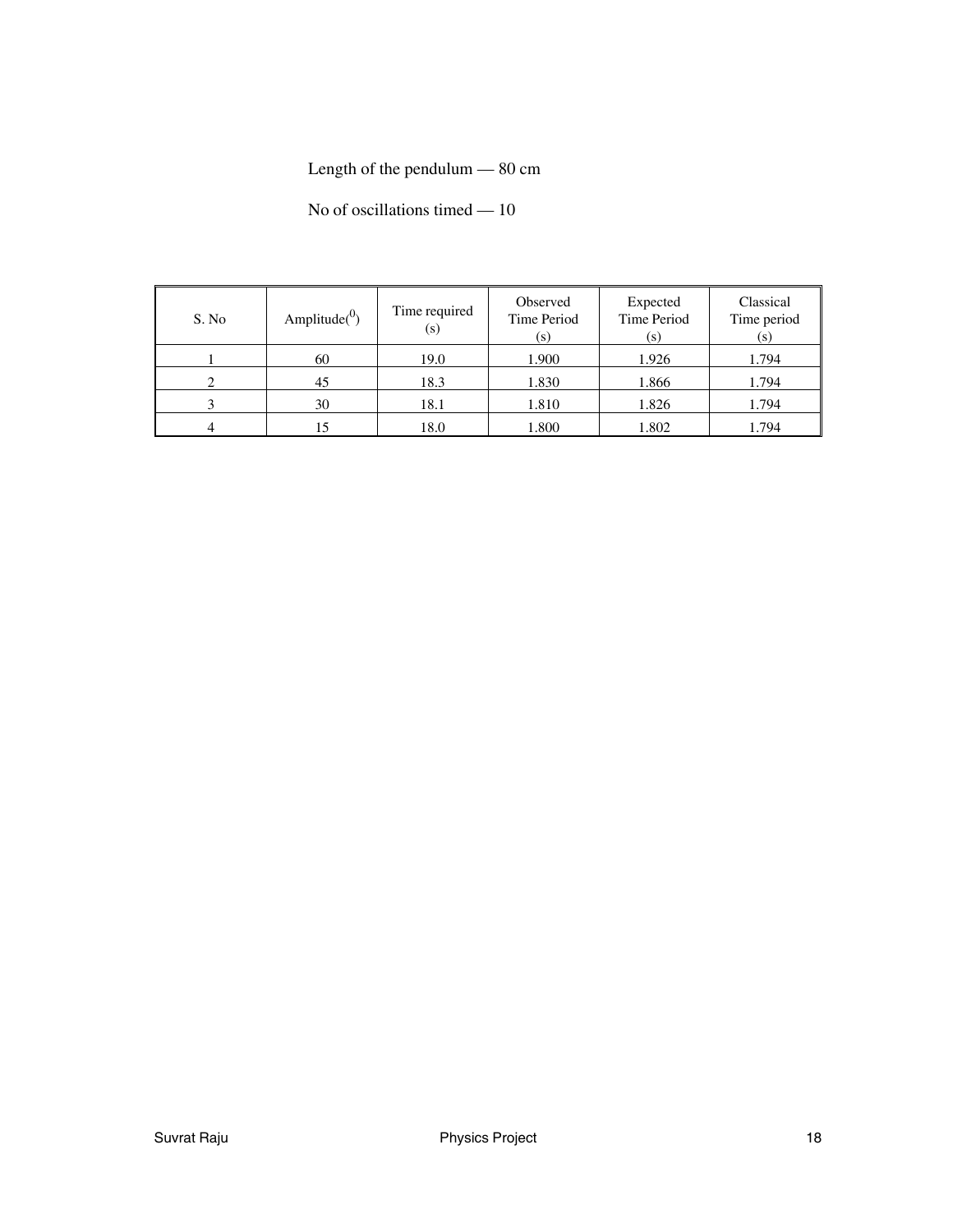### **Calculations**

The values in the "expected time period" column of the observation table were obtained by calculating the time period by simultaneously solving the system of equations (38) , (40) and (41) numerically. All computations for numerical solution of the differential equations were carried out on a 486 DX2 processor running DOS 6.22 using a double precision 8th order Runge-Kutta algorithm (the coefficients of Dormand and Prince) in the executable software CALCODE. The software also computes the sections of the solution using a high-order interpolation scheme, and the *regula falsi* method. The time period was calculated by noting the difference between successive zeros of the function  $sn(x)$ .

Inputs to the executable are the three first-order equations (38), (40), (41), entered symbolically, with the convention that

$$
y_1 = sn
$$
,  $y_2 = cn$   $y_3 = dn$  (56)

The input *parameters* for these equations are the values of *p*, and *k* given respectively by (7), and (28): these values can evidently be calculated from a knowledge of the length of the string, *l*, the acceleration due to gravity, *g*, and the amplitude  $\alpha$ , and are tabulated below for the actual settings used. These values of *p*, and *k* suffice to fix the time period of oscillation. A small auxiliary computer program was written to calculate *p* and *k*. The *initial data* are the same in all cases, and are given by (33), (34), and (35), viz.,  $y_1$  (0) = 0,  $y_2$ (0) = 1,  $y_3$ (0) = 1.

The table below also compares the time period calculated numerically by the above sophisticated numerical method with the approximation given by (55).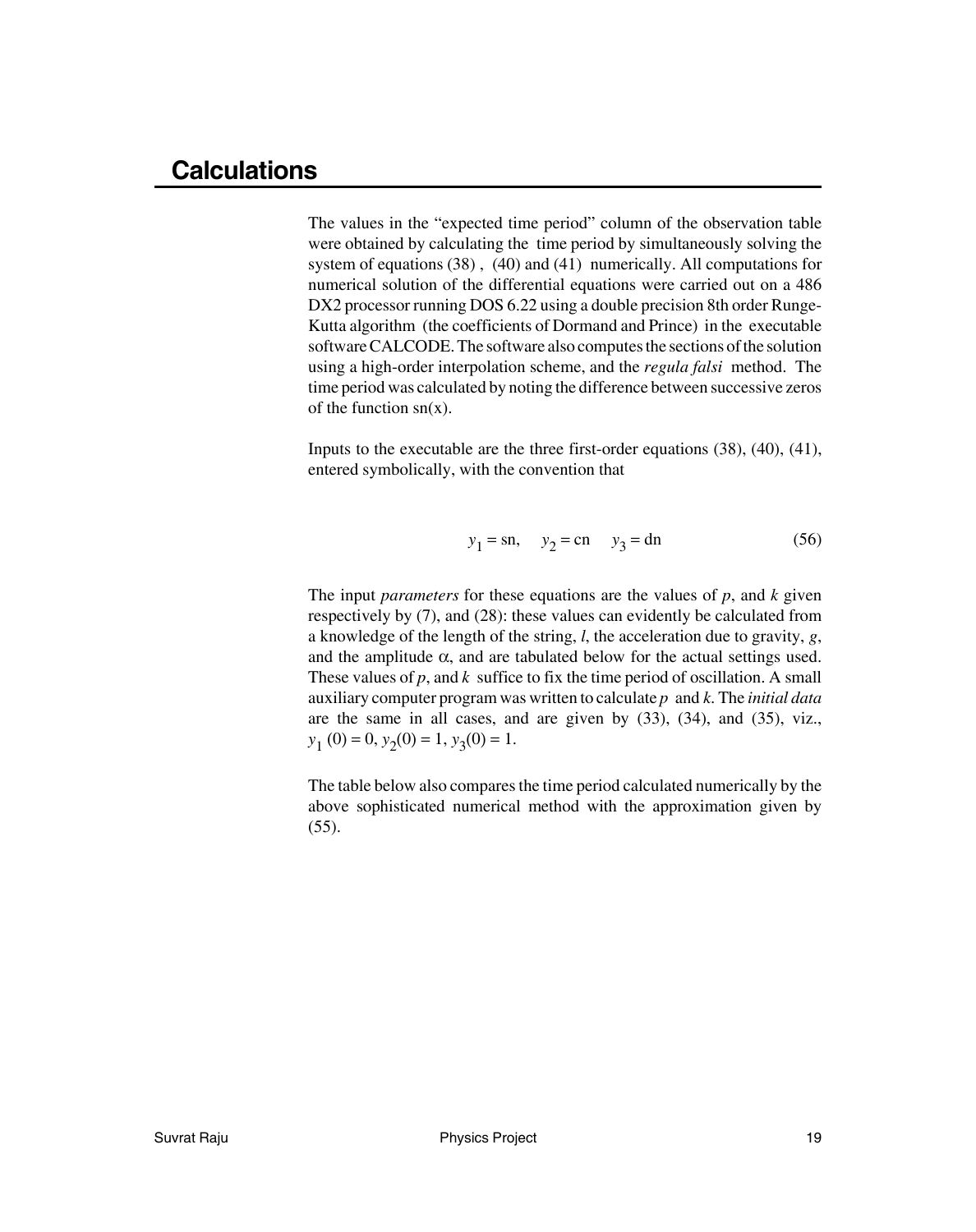| $p = (g/l)^{1/2}$ (l = length)     | S. No.         | $\alpha$ | $k = \sin \frac{\alpha}{2}$ ( $\alpha$ = amplitude) | Time<br>period<br>from<br><b>CALCODE</b> | $rac{2\pi}{p}$ | Time<br>period<br>from<br>equation<br>(55) |
|------------------------------------|----------------|----------|-----------------------------------------------------|------------------------------------------|----------------|--------------------------------------------|
| 3.131557<br>$(l = 1.00 \text{ m})$ | 1              | 60       | 0.5                                                 | 2.153242                                 | 2.006409       | 2.143926                                   |
|                                    | $\overline{c}$ | 55       | 0.461749                                            | 2.128457                                 |                | 2.121962                                   |
|                                    | 3              | 50       | 0.422618                                            | 2.106942                                 |                | 2.101907                                   |
|                                    | 4              | 45       | 0.382683                                            | 2.086612                                 |                | 2.083763                                   |
|                                    | 5              | 40       | 0.342020                                            | 2.069291                                 |                | 2.067528                                   |
|                                    | 6              | 35       | 0.300706                                            | 2.054229                                 |                | 2.053203                                   |
|                                    | 7              | 30       | 0.258819                                            | 2.041338                                 |                | 2.040789                                   |
|                                    | $\,$ 8 $\,$    | 25       | 0.216440                                            | 2.030548                                 |                | 2.030284                                   |
|                                    | 9              | 20       | 0.173648                                            | 2.021796                                 |                | 2.021689                                   |
|                                    | 10             | 15       | 0.130526                                            | 2.015038                                 |                | 2.015004                                   |
| 3.501187<br>$(l = 0.8 \text{ m})$  | 1              | 60       | 0.5                                                 | 1.925918                                 |                | 1.917580                                   |
|                                    | 2              | 45       | 0.382683                                            | 1.866322                                 | 1.794587       | 1.863774                                   |
|                                    | $\overline{3}$ | 30       | 0.258819                                            | 1.825828                                 |                | 1.825337                                   |
|                                    | 4              | 15       | 0.130526                                            | 1.802304                                 |                | 1.802274                                   |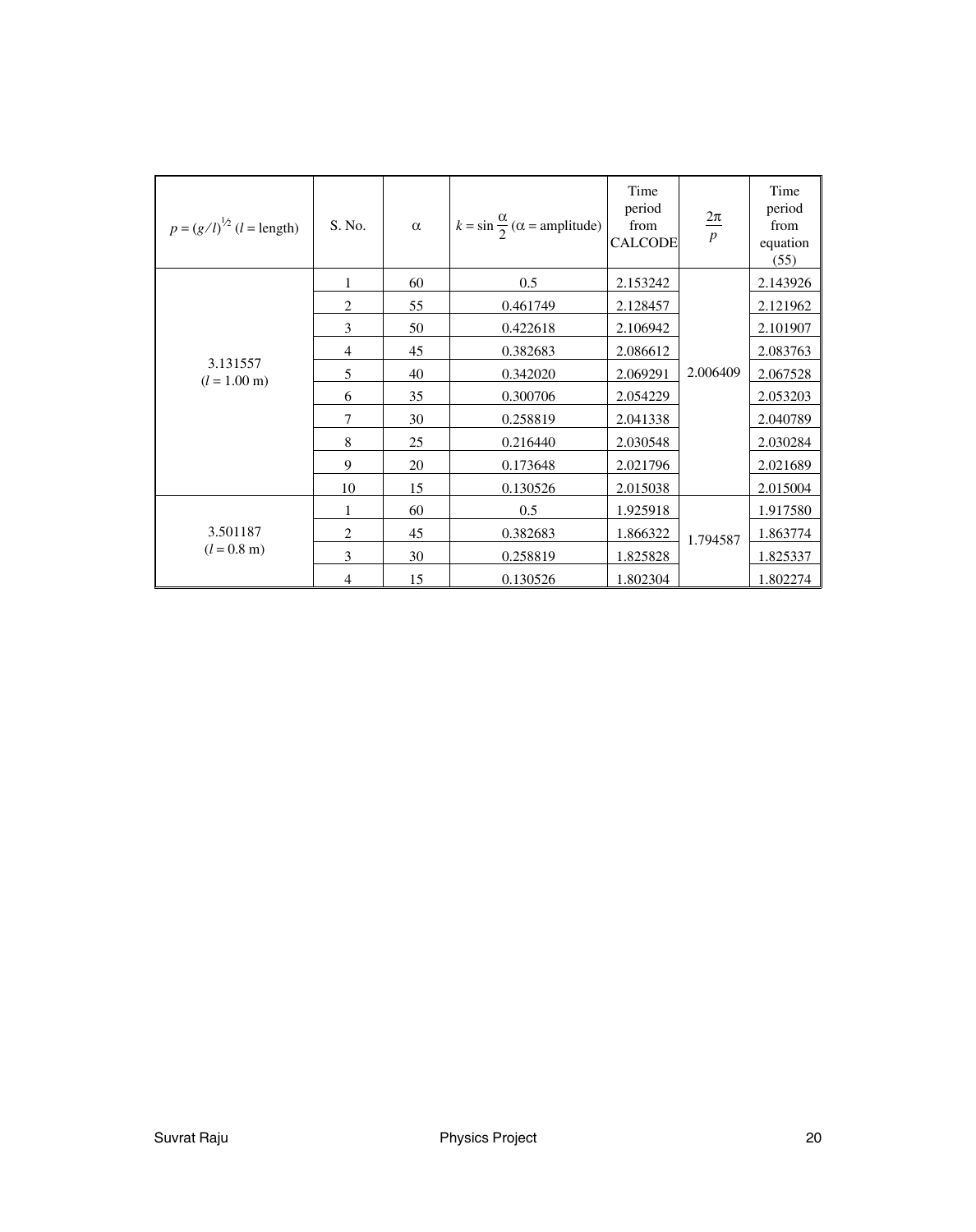Two graphs were plotted, one for each set of readings.

The classical time period, the expected time period, and the observed time period were depicted on the graph together.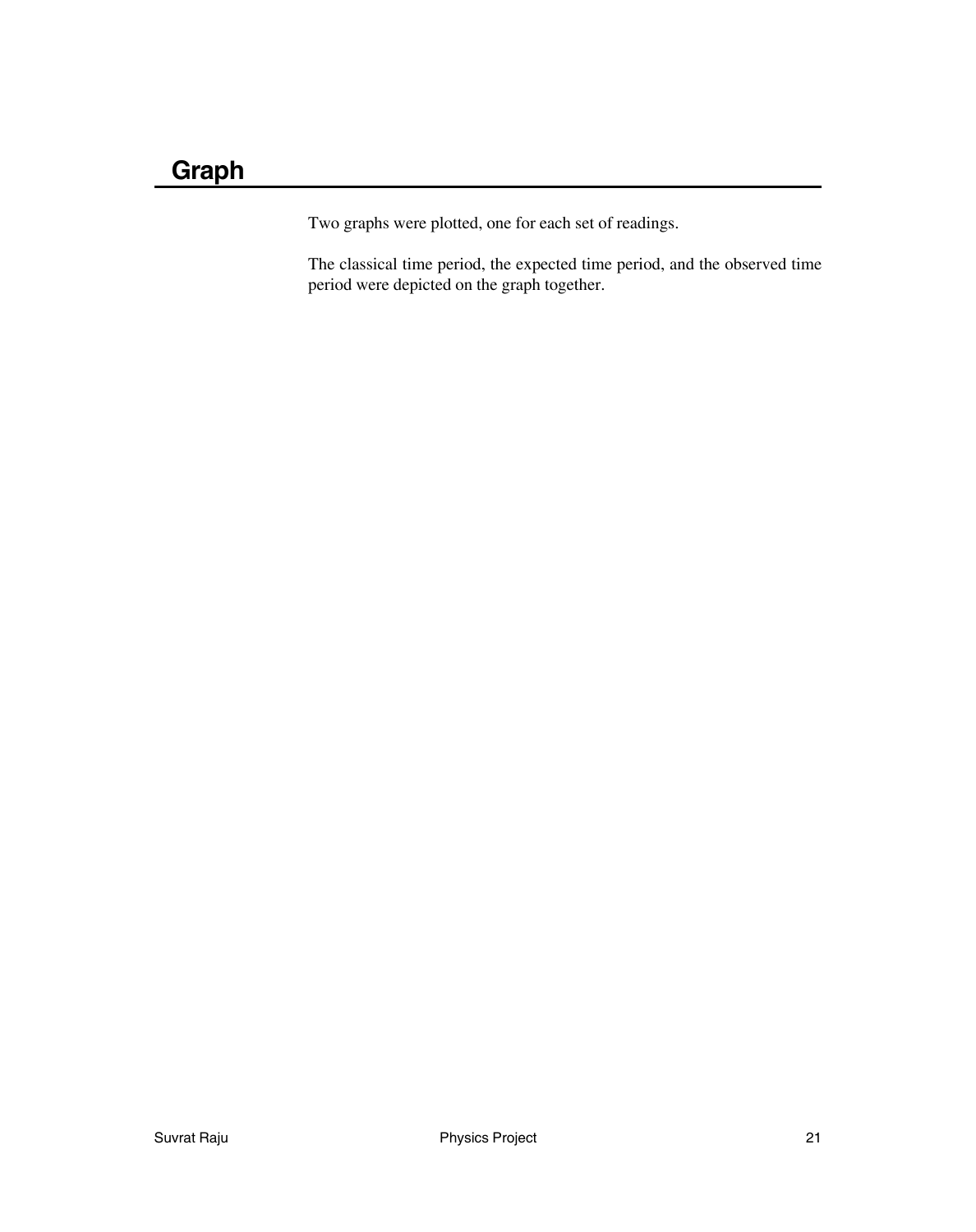The variation in the time period of a simple pendulum, on change in amplitude was studied.

 (i) An accurate expression for derived both for the equation of motion and the time period for large amplitudes. This was verified within experimental errors.

(ii) A graph was plotted between the Amplitude and the Time Period.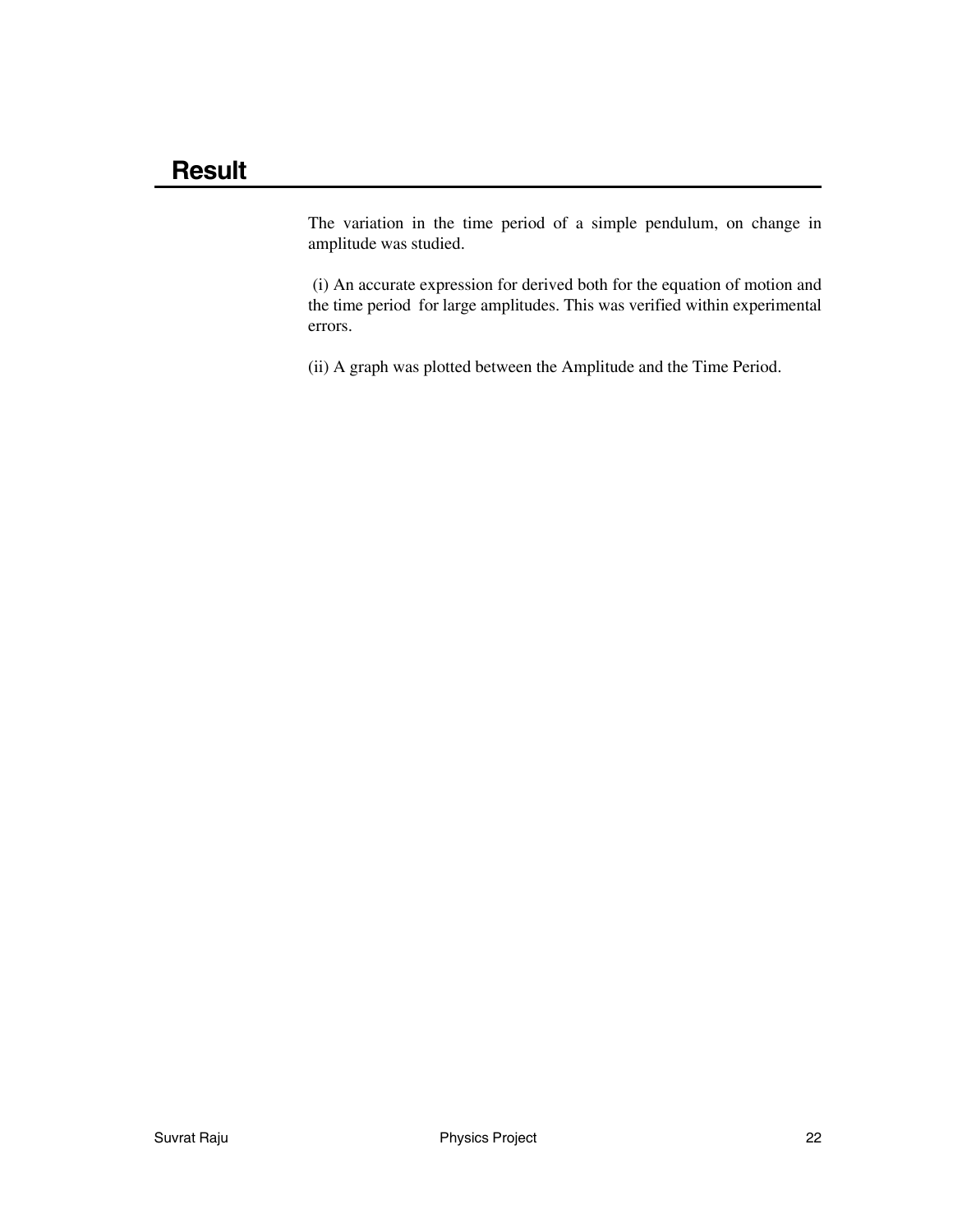## **Precautions**

1) The length of the simple pendulum must take into account, both the length of the hook and the radius of the bob.

2)The string should not be stretched excessively, while measuring the length.

3)The stop watch should be started immediately after the second supporting string is burnt.

4)The glass rod, should be completely horizontal.

5)The glass rod, should touch the cork, and should not have a very large diameter, as it is assumed to be a straight line, in calculations.

6)Before the string is burnt, the bob should be absolutely stationary. During motion, care should be taken, that no torque acts on the bob, and the string does not coil up on itself.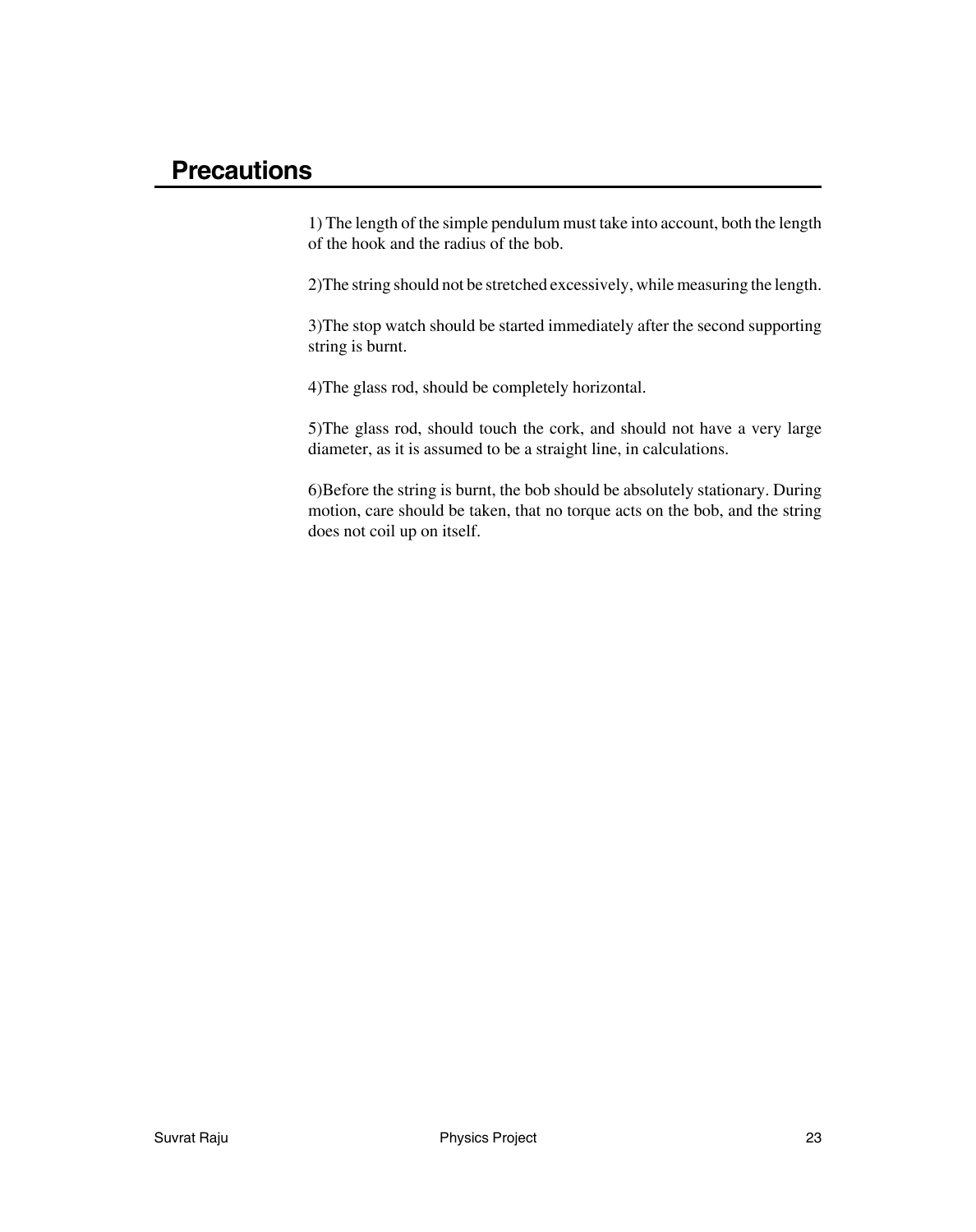## **Sources of Error**

1) The major source of error was damping due to friction at the point of suspension, and also due to air. Due to this friction, the total energy of the bob does not remain exactly constant. Instead, the total energy continuously decreases along with the amplitude. Hence, also, the time period changes from oscillation to oscillation. The experimental arrangement, therefore, does not reflect the theoretical assumptions very accurately. Hence one can observe a systematic departure from the theoretically calculated values.

2)Extraneous sources, such as air currents can also cause random errors.

3) Errors are also caused by the least count of the stop watch and the metre scale, the thickness of the glass rod, the slight extensibility and mass of the string and the slight non spherical shape of the bob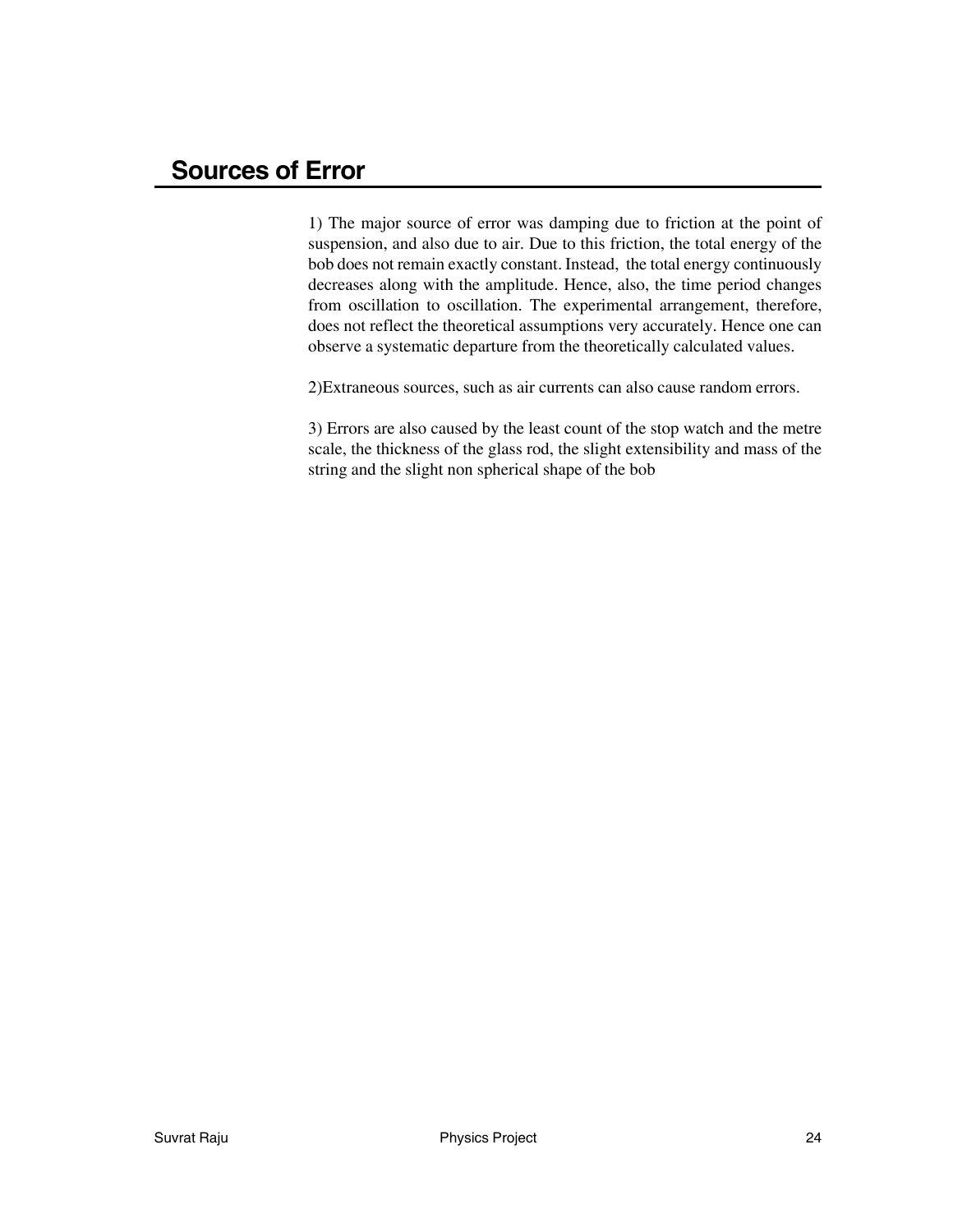### **Discussion**

The graph of the Time Period vs the Amplitude clearly shows that though the theory provides a very close approximation to the observations initially, a steady deviation is shown as the amplitude increases.

This is partly because of the various sources of error like the extensibility of the string, the slight non-spherical shape of the bob, the least count of the stop watch etc. but also partly because the modeling of the physical situation is not exact.

The project may be improved by using a more sophisticated theoretical model which takes damping into account. This would also require a superior apparatus. A better quality string, a thinner glass rod, and a stop watch with a smaller least count would be useful. A heavier bob would allow more oscillations to be timed, and would improve accuracy.